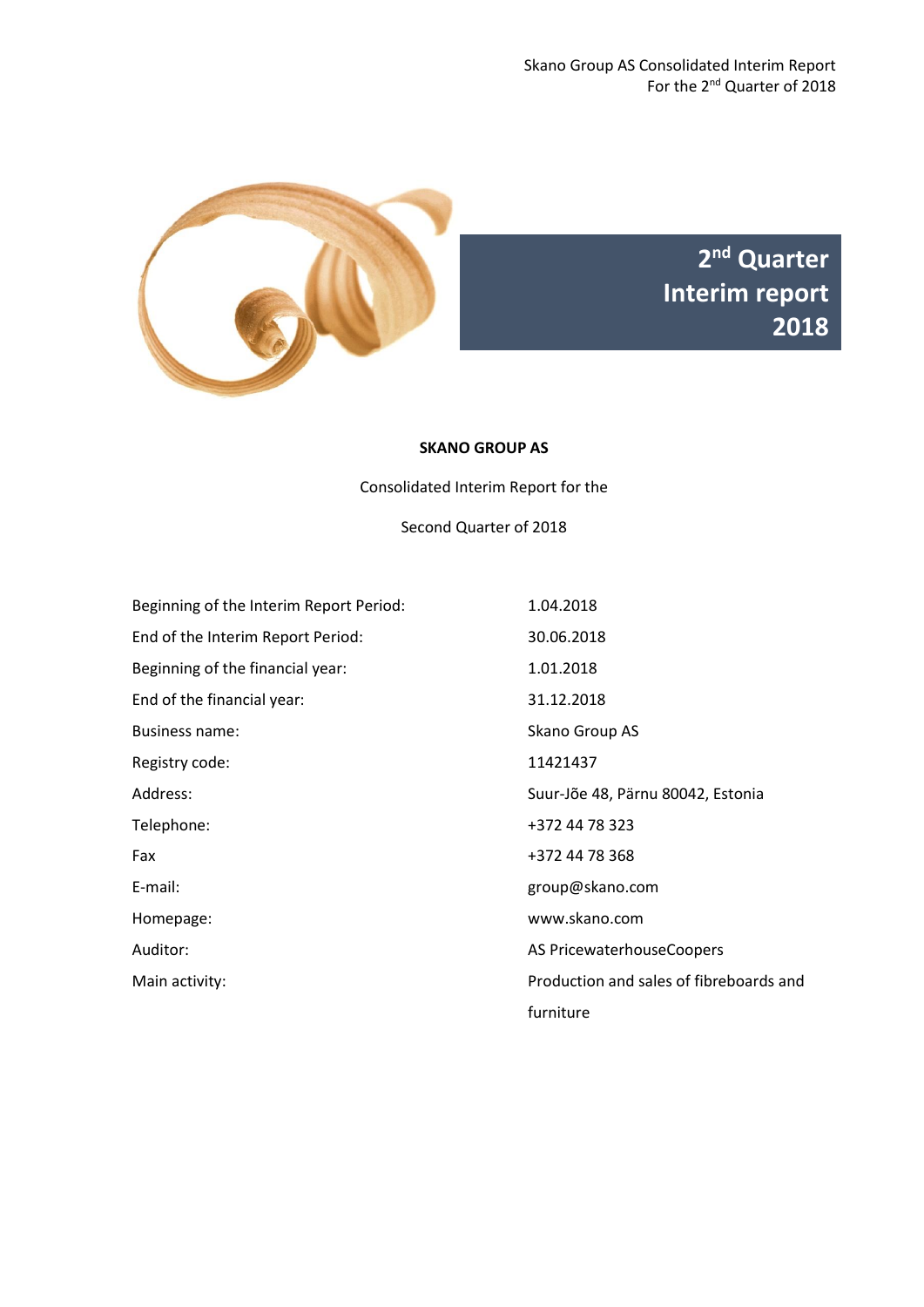# **CONTENTS**

| CONSOLIDATED STATEMENT OF PROFIT OR LOSS AND OTHER COMPREHENSIVE INCOME 12 |  |
|----------------------------------------------------------------------------|--|
|                                                                            |  |
|                                                                            |  |
|                                                                            |  |
|                                                                            |  |
|                                                                            |  |
|                                                                            |  |
|                                                                            |  |
|                                                                            |  |
|                                                                            |  |
|                                                                            |  |
|                                                                            |  |
|                                                                            |  |
|                                                                            |  |
|                                                                            |  |
|                                                                            |  |
|                                                                            |  |
|                                                                            |  |
|                                                                            |  |
|                                                                            |  |
|                                                                            |  |
|                                                                            |  |
|                                                                            |  |
|                                                                            |  |
|                                                                            |  |
|                                                                            |  |
|                                                                            |  |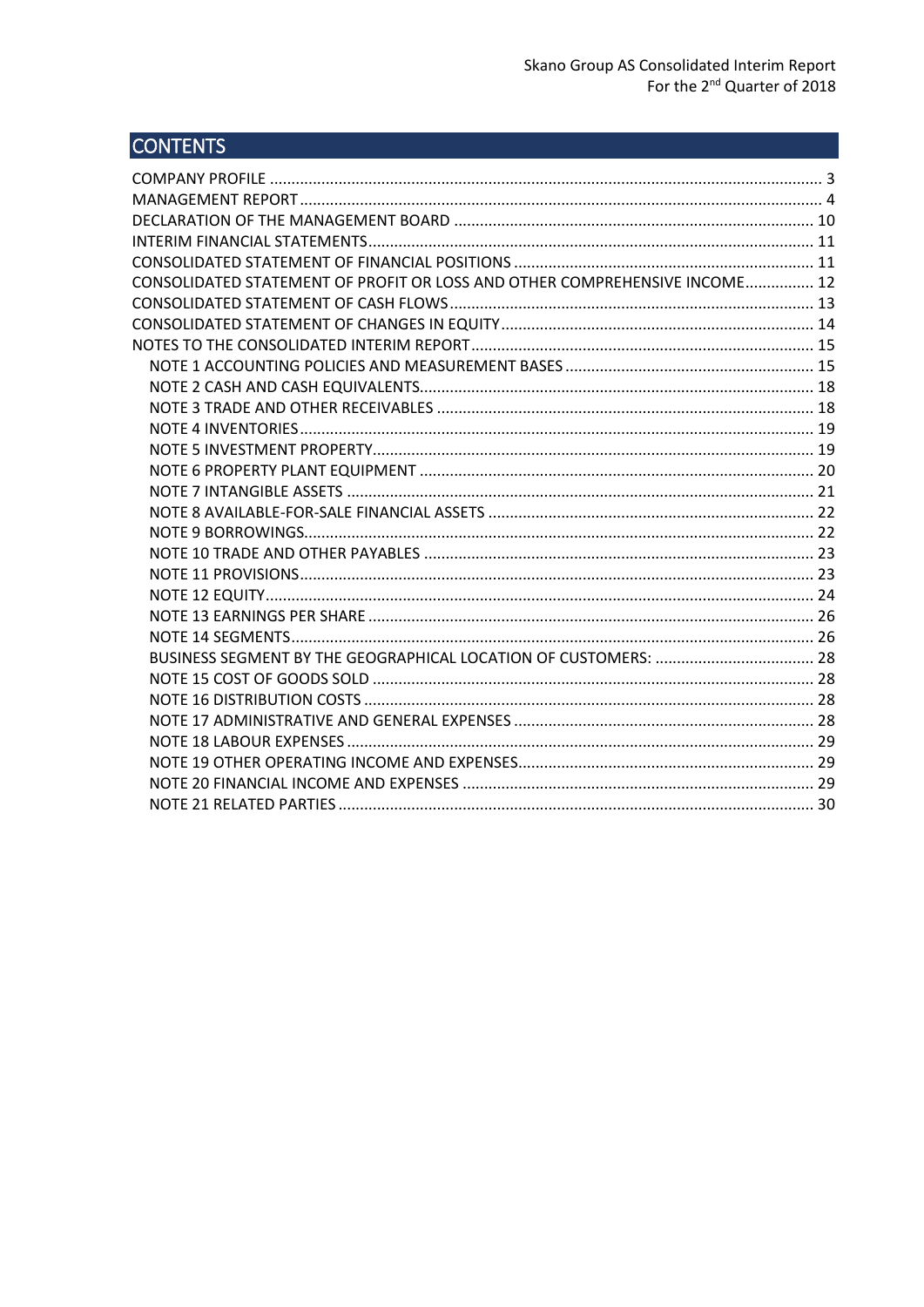# <span id="page-2-0"></span>COMPANY PROFILE

Skano Group AS main activity is production and sale of building materials and furniture, retail trade of furniture and household furnishing. Skano Group AS is a holding company of subsidiaries Skano Fibreboard OÜ and Skano Furniture Factory OÜ, herewith in turn Skano Fibreboard OÜ owns a subsidiary Suomen Tuulileijona OY and Skano Furniture Factory OÜ owns a subsidiary Skano Furniture OÜ. The Group consisting of the following companies, all 100% owned:

| <b>Subsidiary</b>          | Location  | <b>Activity</b>      |
|----------------------------|-----------|----------------------|
| Skano Fibreboard OÜ        | Estonia   | Production and sales |
| Suomen Tuulileijona OY     | Finland   | Sales                |
| Skano Furniture Factory OÜ | Estonia   | Production and sales |
| Skano Furniture OÜ         | Estonia   | Retail               |
| SIA Skano                  | Latvia    | Retail               |
| UAB Skano LT               | Lithuania | Retail               |

Skano Fibreboard OÜ produces and distributes softboard products for use in many different applications, the main categories being within construction (insulation, soundproofing, and interior finishing panels for walls and ceilings) and industry (packaging, expansion joint filler, pin and notice boards, acoustic reduction, cake boards, firelighters). Suomen Tuulileijona OY is the distributor of Skano's fibreboard products in Finland.

Skano Furniture Factory OÜ produces original, premium price level home furniture made of timber. Skano Furniture OÜ consists of a furniture retail store chain operating in Estonia, Latvia, Lithuania (the previously owned Ukrainian retail chain was sold in March 2017).

The principal markets of the company are all Nordic countries, Russia, Portugal and the Baltics.

The shares of Skano Group AS are listed on the Nasdaq Tallinn Stock Exchange secondary list.

As at 30.06.2018 the Group employed 214 people (30.06.2017: 218 people).

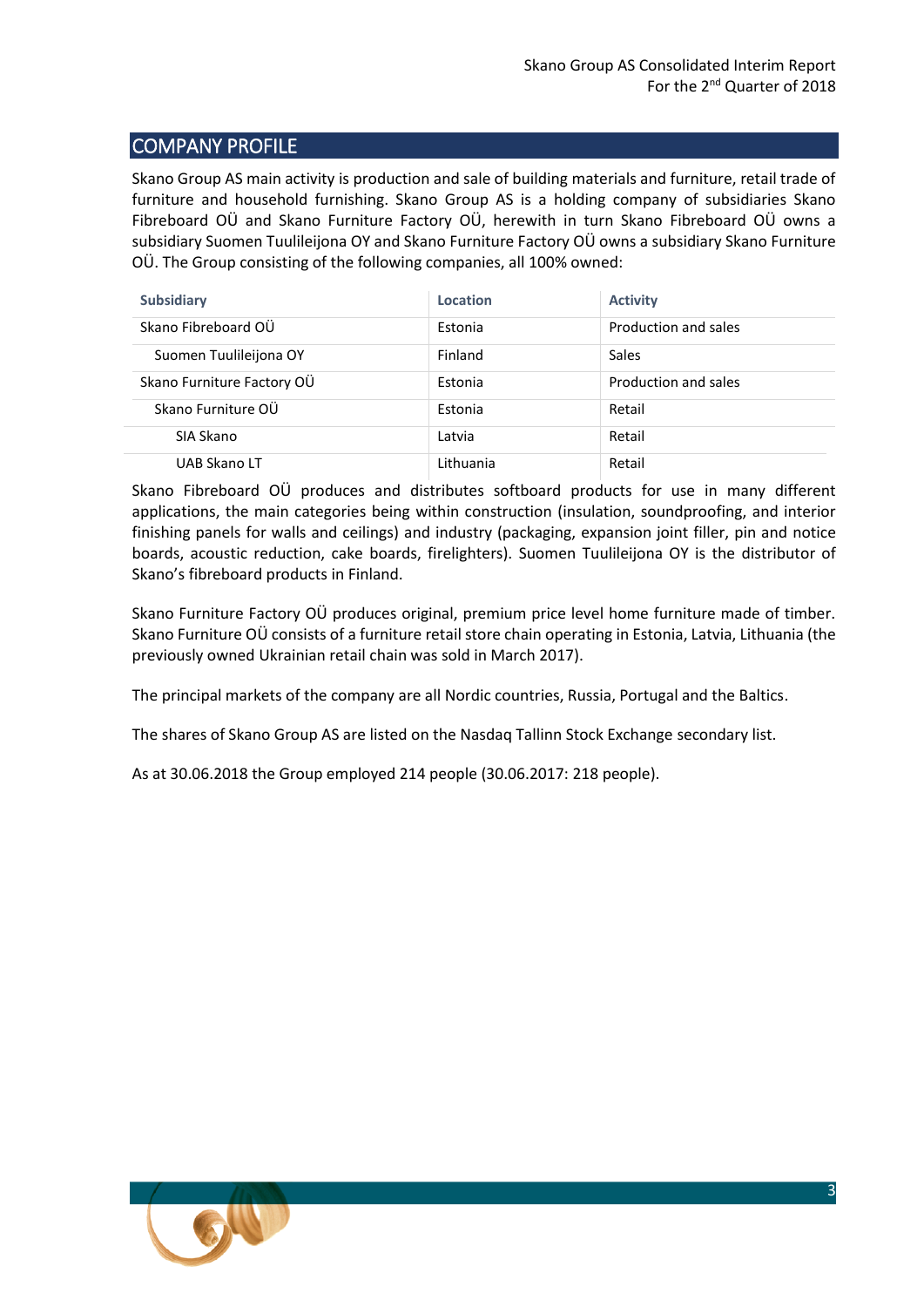## <span id="page-3-0"></span>MANAGEMENT REPORT

#### SKANO GROUP AS UNAUDITED SECOND QUARTER 2018 RESULTS

Consolidated net sales for Q2 2018 were € 3.95 million, being a 2% decrease compared to the same period in 2017. Skano Group recorded EBITDA of positive € 238 thousand for Q2 2018, which is 19% down compared to Q2 2017. Main reasons for lower EBITDA in Q2 2018 were lower sales revenue as well as higher prices of raw material woodchip in the fibreboard division. Net loss for Q2 2018 was € 22 thousand (Q2 2017: profit of € 15 thousand).

#### DIVISIONAL REVIEW OF SECOND QUARTER 2018

Fibreboard sales in Q2 2018 were € 2.96 million, which is 4% more than same period in 2017. Most significant increase was from Portugal, Russia and Thailand. EBITDA for Fibreboard Q2 2018 was € 171 thousand (Q2 2017 EBITDA was € 186 thousand).

Furniture wholesale sales in Q2 2018 were € 778 thousand, 15% down on same period last year. Both Russia and Finland experienced sales slowdown, while sales in other markets such as Kazakhstan and Ukraine showed an increase. Skano's own retail chain sales decreased by 14% compared to same period last year (Q2 2017:  $\epsilon$  248 thousand). Despite the sales slowdown, EBITDA for furniture wholesale for Q2 2018 was positive  $\epsilon$  78 thousand (Q2 2017 EBITDA was positive  $\epsilon$  75 thousand), reflecting the increased profitability achieved by ending our own kiln operations and instead source dried and cut material.

Furniture retail sales in Q2 2018 were € 430 thousand, down 18% from same period last year. EBITDA for furniture retail for Q2 2018 was negative € 11 thousand (Q2 2017 EBITDA was positive € 40 thousand), reflecting the weak sales in Q2.

Total Furniture operations of Skano (wholesale and retail) EBITDA for 2018 second quarter were positive € 67 thousand.

#### BALANCE SHEET

As of 30.06.2018 the total assets of Skano Group AS were € 11.3 million (30.06.2017: € 12.2 million). The liabilities of the company as of 30.06.2018 were  $\epsilon$  7.9 million (30.06.2017:  $\epsilon$  8.2 million), of which Skano has borrowings of € 5.1 million as at 30.06.2018 (30.06.2017: € 5.5 million).

Receivables and prepayments amounted to  $\epsilon$  1.7 million as at 30.06.2018 (30.06.2017:  $\epsilon$  1.4 million). Inventories were € 2.6 million as of 30.06.2018 (30.06.2017: € 2.9 million). Property, plant and intangibles were € 6.9 million as of 30.06.2018 (€ 7.6 million as of 30.06.2017).

#### **OUTLOOK**

Despite slow start for 2018 we have experienced good improvement in demand for fibreboard during second quarter, as also reflected in higher sales in July month compared to July last year. However, the recent woodchip price increase is causing some concern. Sales and marketing activities are focusing more on the various product applications of our fibreboards, such as the positive health and environmental benefits of using wood fibre boards compared to competing synthetic materials.

In Furniture, we expect improved retail performance linked to the forthcoming launch of new shop concept for our best selling shop in Järve centre, the recent launch of Skano web-shop, and the scheduled opening of a new shop in Decco centre in Riga. We also see positive wholesale development in the UK market with our collections.

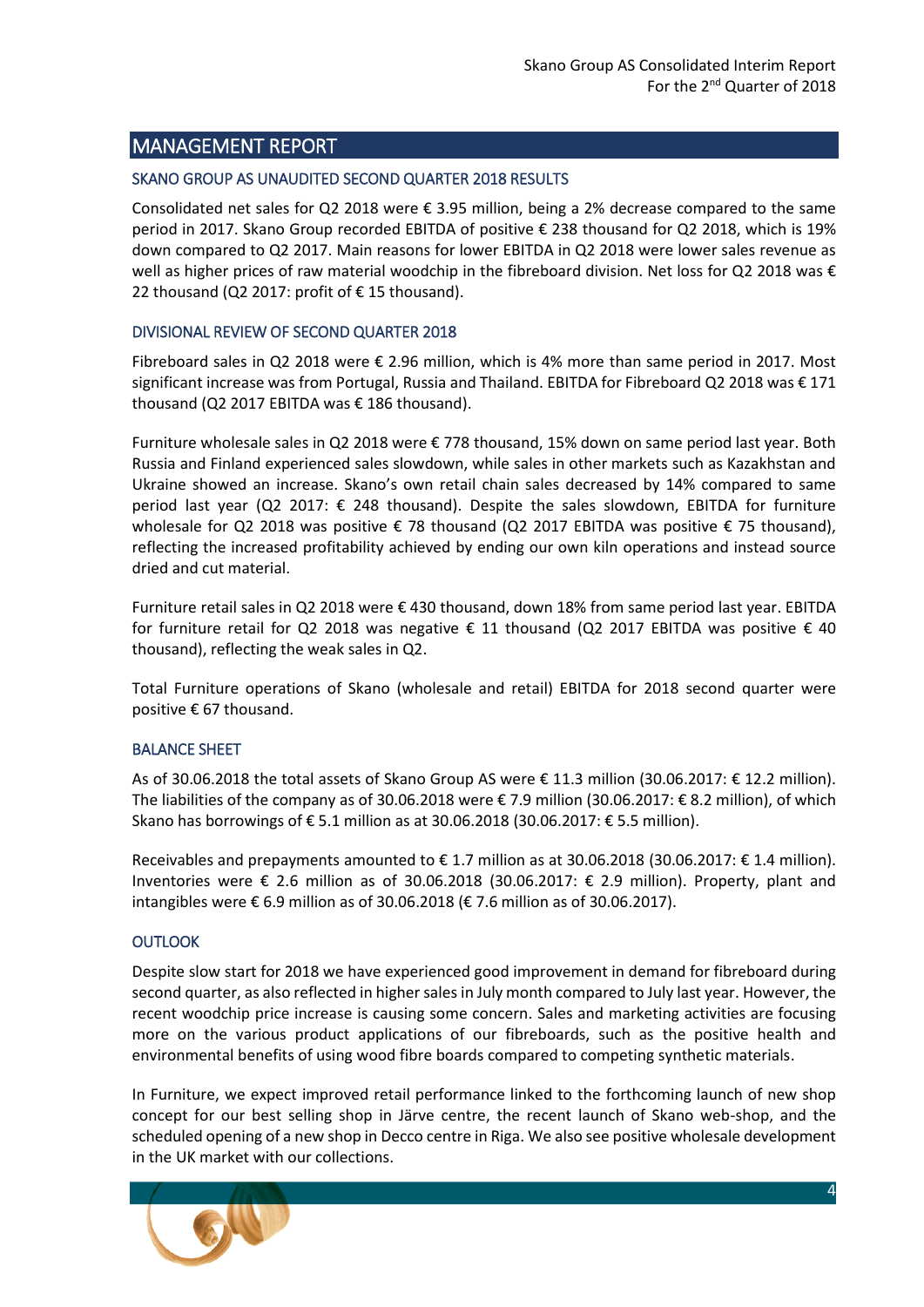#### DIVISIONAL REVIEW

## NET REVENUE BY BUSINESS SEGMENTS

|                                  | $\epsilon$ thousand |         | $\epsilon$ thousand |         |
|----------------------------------|---------------------|---------|---------------------|---------|
|                                  | Q2 2018             | Q2 2017 | 6M 2018             | 6M 2017 |
| Fibreboards production and sales | 2,957               | 2,848   | 5,680               | 6,113   |
| Furniture production and sales   | 778                 | 917     | 1,578               | 1,876   |
| Furniture retail                 | 430                 | 522     | 762                 | 1,071   |
| incl. furniture retail Ukraine   | 0                   | 0       |                     | 64      |
| Group transactions               | (215)               | (261)   | (360)               | (573)   |
| <b>TOTAL</b>                     | 3,949               | 4,025   | 7,660               | 8,487   |

#### NET PROFIT BY BUSINESS SEGMENTS

| $\epsilon$ thousand                | Q2 2018 | Q2 2017 | 6M 2018 | 6M 2017 |
|------------------------------------|---------|---------|---------|---------|
| <b>EBITDA by business units:</b>   |         |         |         |         |
| Fibreboards production and sales   | 171     | 186     | 208     | 500     |
| Furniture production and wholesale | 78      | 75      | 45      | 70      |
| Furniture retail                   | (11)    | 40      | (30)    | 103     |
| incl. furniture retail Ukraine     | 0       | 0       | 0       | 1       |
| Group transactions                 | (0)     | (7)     | (8)     | (12)    |
| <b>TOTAL EBITDA</b>                | 238     | 295     | 214     | 661     |
| Depreciation                       | 182     | 209     | 373     | 417     |
| <b>TOTAL OPERATING PROFIT/LOSS</b> | 55      | 86      | (159)   | 244     |
| Net financial costs                | (77)    | (72)    | (138)   | (142)   |
| Income tax                         | 0       | 0       | 0       | 0       |
| <b>NET PROFIT/LOSS</b>             | (22)    | 15      | (297)   | 103     |

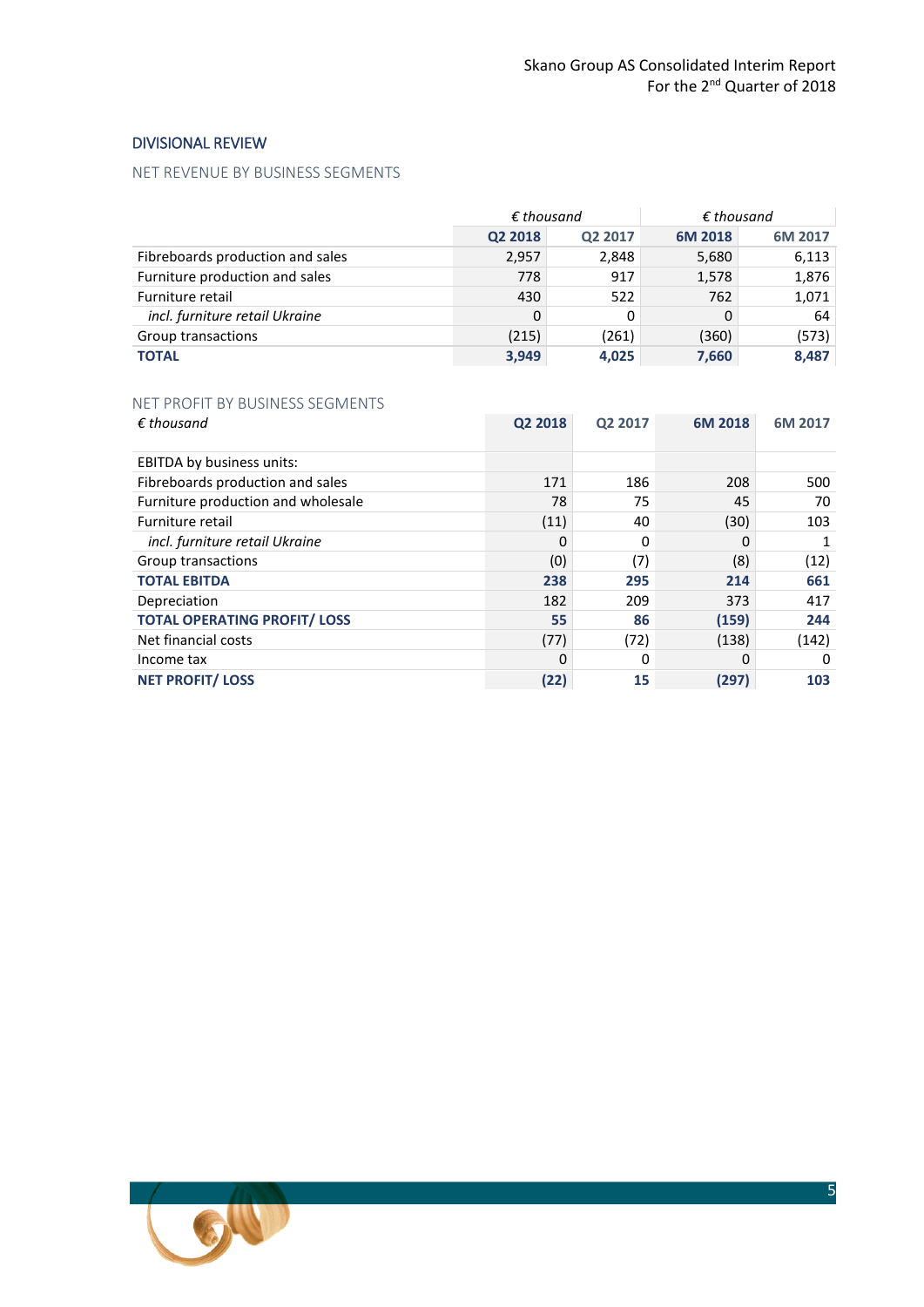#### FIBREBOARD SALES

The total sales of fibreboards for Q2 2018 were € 2.96 million, which are 4% up from Q2 2017 sales level (€ 2.85 million). We recorded solid sales increase in markets such as Portugal, Russia and Thailand while sales were dropping in Finland and South Africa.

### FIBREBOARD SALES BY GEOGRAPHICAL SEGMENTS

|                | $\epsilon$ thousand |         | $\epsilon$ thousand |         |
|----------------|---------------------|---------|---------------------|---------|
|                | Q2 2018             | Q2 2017 | 6M 2018             | 6M 2017 |
| European Union | 2,165               | 2,078   | 4,363               | 4,709   |
| Russia         | 423                 | 360     | 721                 | 619     |
| Asia           | 143                 | 55      | 190                 | 173     |
| Middle East    | 100                 | 28      | 173                 | 110     |
| Other          | 93                  | 96      | 158                 | 139     |
| Africa         | 33                  | 231     | 75                  | 363     |
| <b>TOTAL</b>   | 2,957               | 2,848   | 5,680               | 6,113   |

## FURNITURE WHOLESALE SALES

Sales dropped to € 778 thousand in Q2 2018, down from € 917 thousand in Q2 2017. Russian consumer confidence is still negatively influenced by the sanctions imposed on Russia while in Finland our exclusive distributor is continuing with their restructuring. Skano's retail shops in the Baltics recovered slightly from a very weak Q1, however still less sales compared to Q2 2017. Good news is the orders received from Kazakhstan and Ukraine.

#### FURNITURE WHOLESALE SALES BY COUNTRIES

|                 | $\epsilon$ thousand<br>Q2 2018<br>Q2 2017 |     | $\epsilon$ thousand |         |
|-----------------|-------------------------------------------|-----|---------------------|---------|
|                 |                                           |     | 6M 2018             | 6M 2017 |
| Russia          | 277                                       | 320 | 638                 | 635     |
| Finland         | 213                                       | 316 | 448                 | 582     |
| Skano Retail    | 213                                       | 248 | 354                 | 507     |
| Other countries | 75                                        | 33  | 139                 | 151     |
| <b>TOTAL</b>    | 778                                       | 917 | 1,578               | 1,876   |

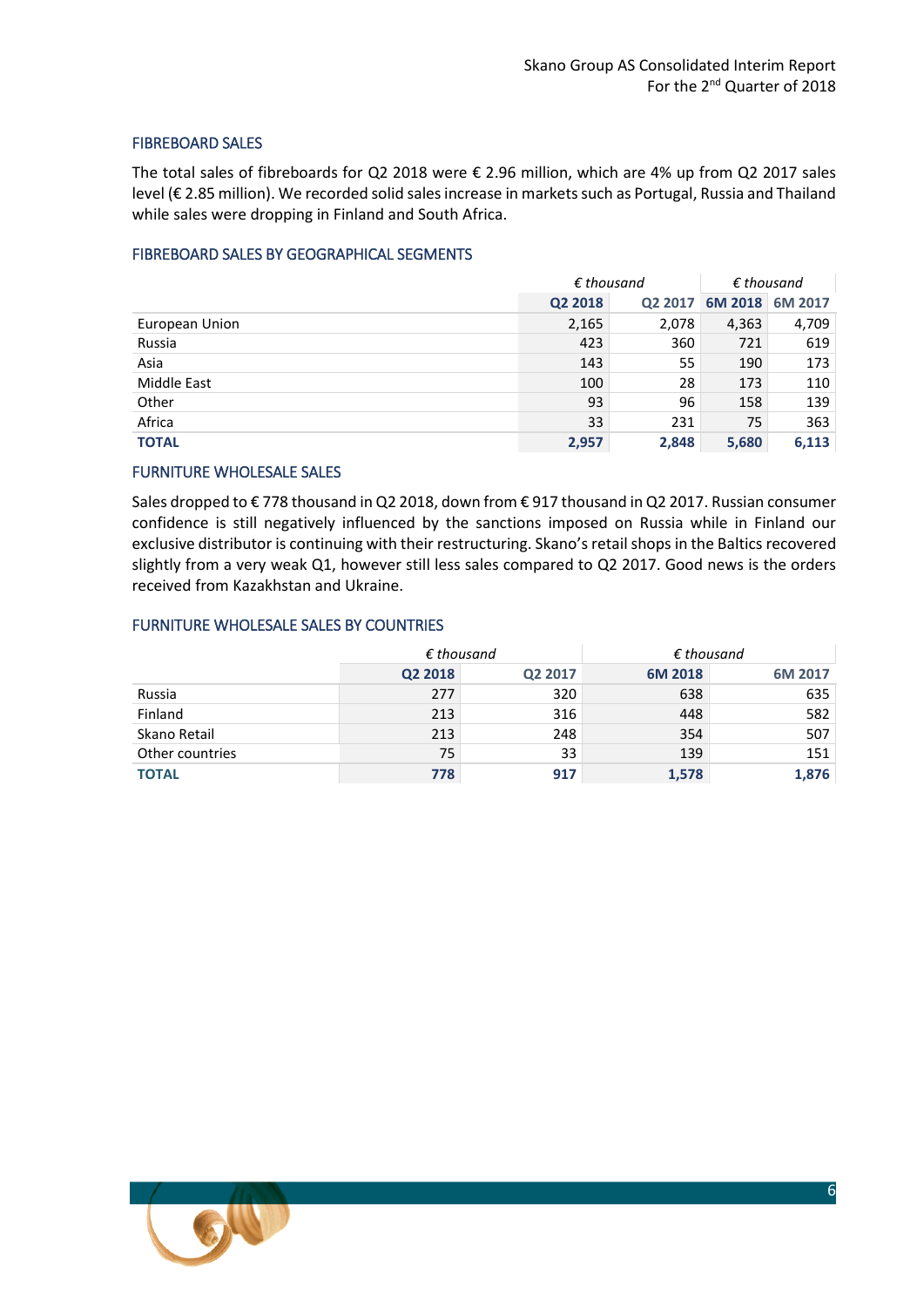#### FURNITURE RETAIL SALES

Skano Group retail business recorded sales of € 430 thousand in Q2 2018, which is 18% decline from Q2 2017. Estonian sales have been sluggish and more marketing efforts as well as the recent opening of a web shop should help improve Estonian sales performance. The new sales manager in Lithuania has with her good activities managed to raise sales in Lithuania with sales more than doubling in Q2 2018 compared to same period last year. Latvia sales were poor in Q2, and Skano will open a new shop in Riga in September which will help improve the Latvian sales.

### RETAIL SALES BY COUNTRIES

|           | $\epsilon$ thousand |         | $\epsilon$ thousand |         | Number of stores |            |
|-----------|---------------------|---------|---------------------|---------|------------------|------------|
|           | Q2 2018             | Q2 2017 | 6M 2018             | 6M 2017 | 30.06.2018       | 30.06.2017 |
| Estonia   | 263                 | 367     | 467                 | 689     | 4                | 4          |
| Latvia    | 65                  | 111     | 139                 | 198     |                  |            |
| Lithuania | 102                 | 44      | 155                 | 119     |                  |            |
| Ukraine*  | 0                   |         | 0                   | 64      |                  | 0          |
|           | 430                 | 522     | 762                 | 1,071   | 6                | 6          |

*\*Ukraine retail operations divested in March 2017.*

#### PEOPLE

On the 30th of June 2018, the Group employed 214 people (compared to 218 people as of 30.06.2017). The average number of personnel in Q2 2018 was 210 (Q2 2017: 219).

During first six months of 2018, wages and salaries with taxes amounted to  $\epsilon$  1.8 million (first six months 2017: € 2.0 million). Payments made to management board members of all group companies including all subsidiaries with relevant taxes were  $\epsilon$  84 thousand in six months 2018 and  $\epsilon$  128 thousand in six months 2017.

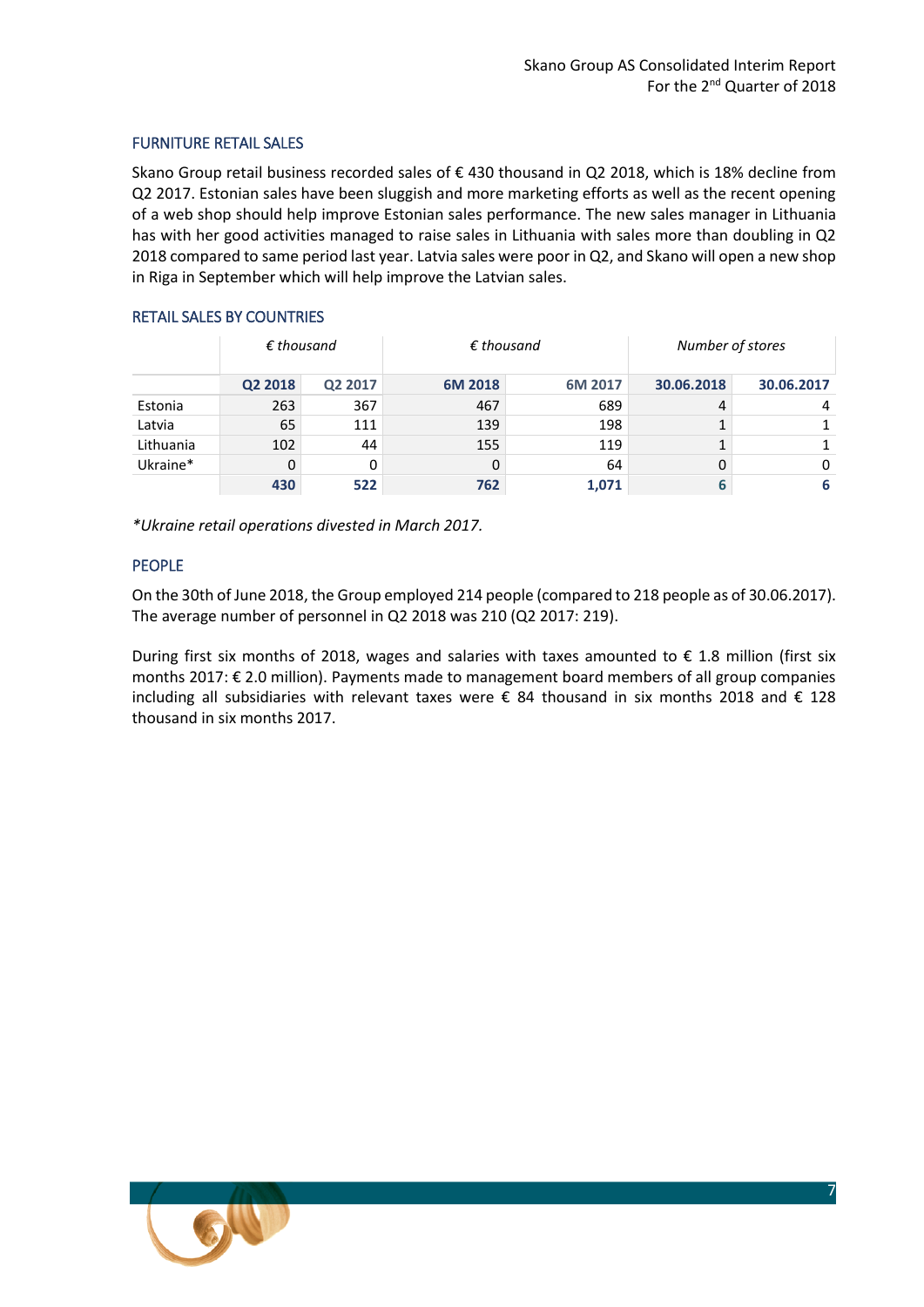#### FINANCIAL HIGHLIGHTS

| $\epsilon$ thousand  |         |         |         |         |
|----------------------|---------|---------|---------|---------|
| Income statement     | Q2 2018 | Q2 2017 | 6M 2018 | 6M 2017 |
| Revenue              | 3,949   | 4,025   | 7,660   | 8,487   |
| <b>EBITDA</b>        | 238     | 295     | 214     | 661     |
| <b>EBITDA</b> margin | 6%      | 7%      | 3%      | 8%      |
| Operating profit     | 55      | 86      | (159)   | 244     |
| Operating margin     | 1%      | 2%      | (2%)    | 3%      |
| Net profit           | (22)    | 15      | (297)   | 103     |
| Net margin           | (1%)    | 0%      | (4%)    | 1%      |

| <b>Statement of financial position</b> | 30.06.2018 | 31.12.2017 | 30.06.2017 | 31.12.2016 |
|----------------------------------------|------------|------------|------------|------------|
| Total assets                           | 11,331     | 10,937     | 12,205     | 11,965     |
| Return on assets                       | (0%)       | 0%         | (2%)       | 1%         |
| Equity                                 | 3,475      | 3,753      | 3,963      | 3,901      |
| Return on equity                       | (0%)       | 0%         | (7%)       | 3%         |
| Debt-to-equity ratio                   | 69%        | 66%        | 68%        | 67%        |

| <b>Share</b>                      | 30.06.2018 | 31.12.2017 | 30.06.2017 | 31.12.2016 |
|-----------------------------------|------------|------------|------------|------------|
| Last Price*                       | 0.49       | 0.62       | 0.58       | 0.46       |
| Earnings per share                | (0%)       | 0%         | (7%)       | 2%         |
| Price-earnings ratio              | (100.81)   | 190.60     | (8.85)     | 20.18      |
| Book value of a share             | 0.77       | 0.83       | 0.88       | 0.87       |
| Market to book ratio              | 0.63       | 0.74       | 0.66       | 0.53       |
| Market capitalization, € thousand | 2,205      | 2,771      | 2,627      | 2,070      |
| Number of shares, piece           | 4,499,061  | 4,499,061  | 4,499,061  | 4,499,061  |

EBITDA = Earnings before interest, taxes, depreciation and amortization EBITDA margin = EBITDA / Revenue Operating margin = Operating profit / Revenue Net margin = Net profit / Revenue Return on assets = Net profit / Total assets Return on equity = Net profit / Equity Debt-to-equity ratio = Liabilities / Total assets Earnings per share = Net profit / Total shares Price-earnings ratio = Last price / Earnings per share Book value of a share = Equity / Total shares Market to book ratio = Last price / Book value of a share Market capitalization = Last price \* Total shares

[\\*http://www.nasdaqbaltic.com/](http://www.nasdaqbaltic.com/)

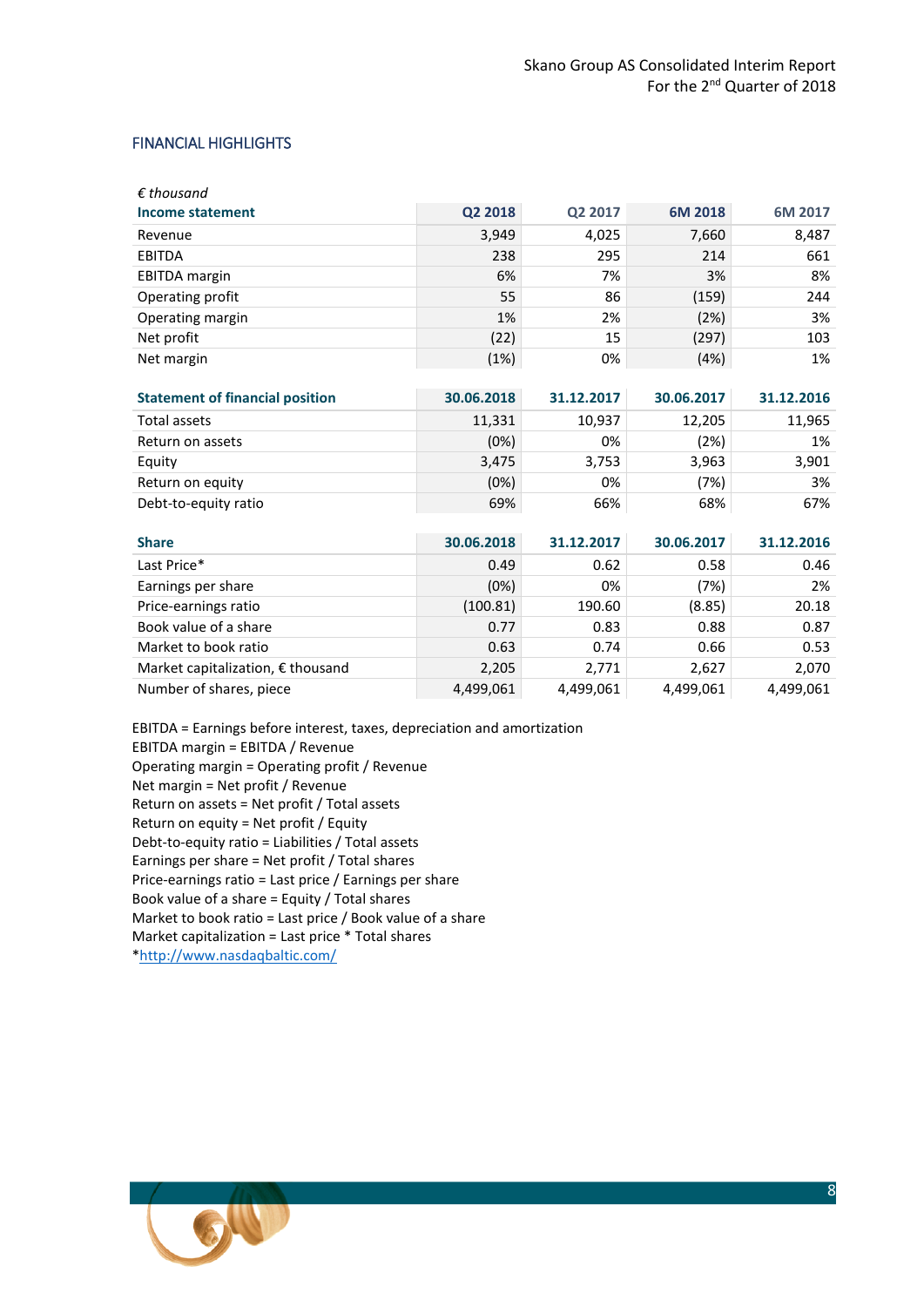## FINANCIAL RISKS

#### INTEREST RATE RISK

The interest rate risk of Skano Group AS depends mainly on possible changes in EURIBOR (Euro Interbank Offered Rate), because the Group's loan and factoring interest rate is tied to 1-month and 6-month EURIBOR. As at 30.06.2018, 1-month EURIBOR was (0.370)% and 6-month EURIBOR was (0.270)% (30.06.2017: 1-month was (0.373)% and 6-month was (0.271)%). As EURIBOR is negative and in the loan agreements it is set to 0%, the continued decline of EURIBOR does not have interest expense reducing effect. As the borrowing have a maturity of up to 2 years or less, management is in opinion that the floating interest rate will not bear significant impact to Group's cash flows.

The dates for fixing interest rates on the basis of changes in EURIBOR are the 30th day of every month in case of factoring and every six month for bank loans.

#### CURRENCY RISK

The foreign exchange risk is the risk that the company may have significant loss because of fluctuating foreign exchange rates. However, Skano Group has no longer any operations outside of the euro zone after it divested its Ukrainian subsidiary (sold in March 2017) and most of our export-import contracts to customers outside of the euro zone are nominated in euros. Raw materials for production and goods purchased for resale in our retail operations are mainly in euros.

#### RISK OF THE ECONOMIC ENVIRONMENT

The risk of the economic environment for the fibreboard division depends on general developments in the construction and industrial segments; the risk for the furniture division depends on the expectations of the customers towards economic welfare in future.

#### FAIR VALUE

The management estimates that the fair values of cash, accounts payable, short-term loans and borrowings do not materially differ from their carrying amounts. The fair values of long-term loans do not materially differ from their carrying amounts because their interest rates correspond to the interest rate risks prevailing on the market.

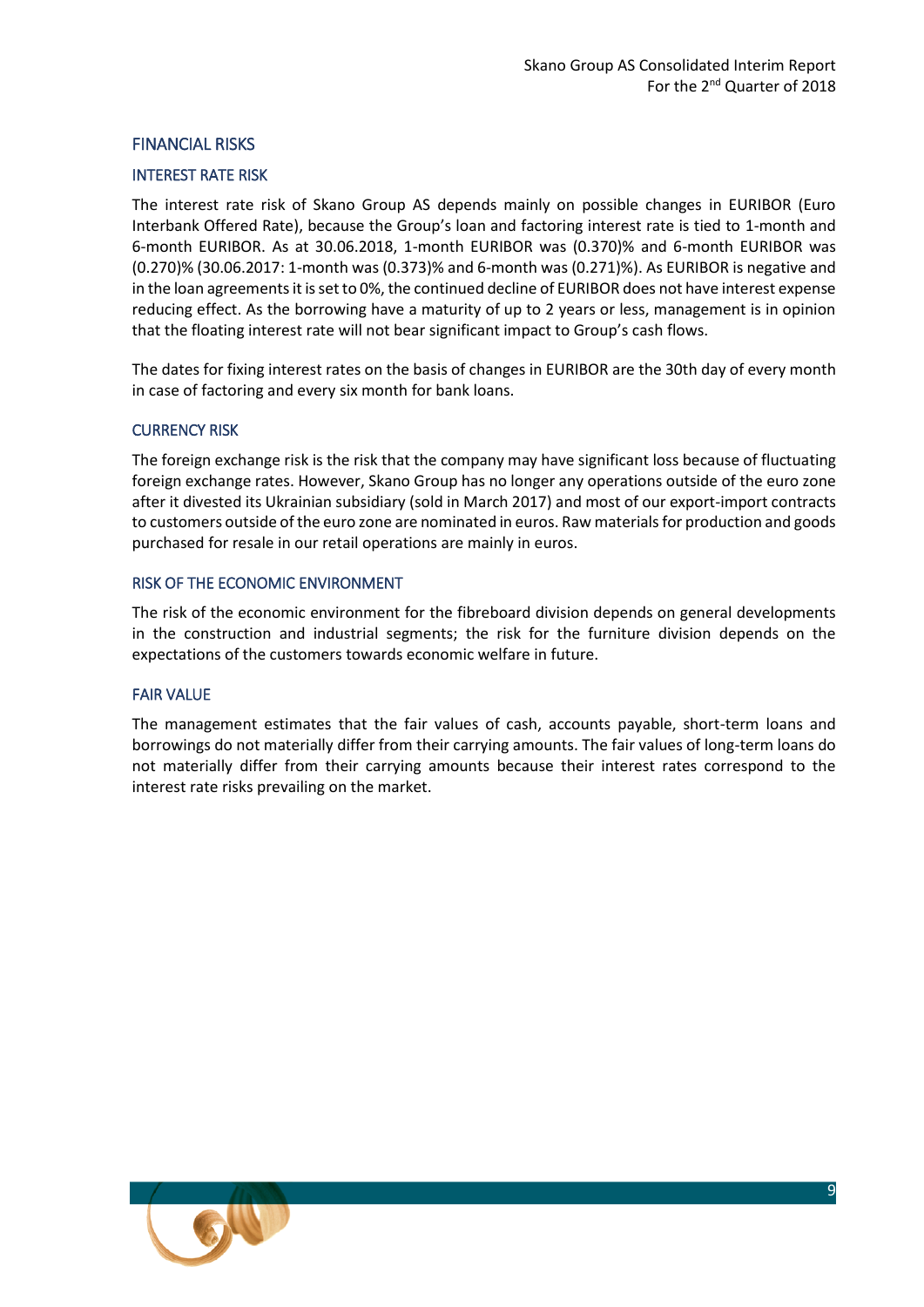# <span id="page-9-0"></span>DECLARATION OF THE MANAGEMENT BOARD

The management board has prepared the management report and the consolidated financial interim statements of Skano Group AS for the second quarter 2018.

The management board confirms that the management report on pages 4-9 provides a true and fair view of the business operations, financial results and financial condition of the parent company and the entities included in consolidation.

The management board confirms that according to their best knowledge the consolidated financial interim report on pages 11-30 presents a fair view of the assets, liabilities, financial position and profit or loss of the issuer and the entities involved in the consolidation as a whole according to the International Financial Reporting Standards as they are adopted by the European Union and contains a description of the main risks.

Torfinn Losvik

Chairman of the Management Board ............................................

Pärnu, August 29, 2018

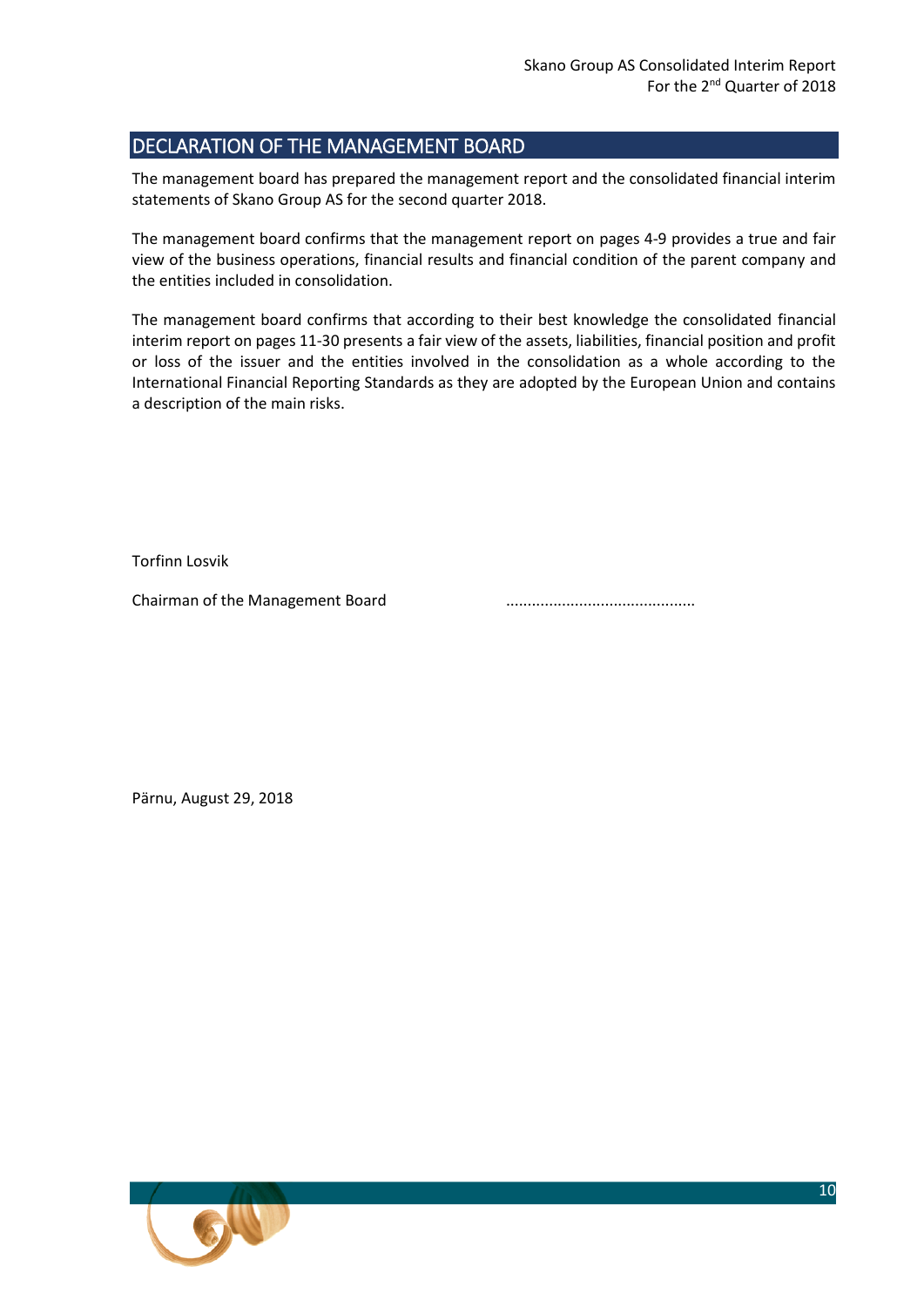# <span id="page-10-0"></span>INTERIM FINANCIAL STATEMENTS

# <span id="page-10-1"></span>CONSOLIDATED STATEMENT OF FINANCIAL POSITIONS

| $\epsilon$ thousand                          | 30.06.2018 | 31.12.2017 | 30.06.2017     |
|----------------------------------------------|------------|------------|----------------|
| Cash and cash equivalents (Note 2)           | 54         | 74         | 190            |
| Receivables and prepayments (Note 3)         | 1,736      | 1,215      | 1,448          |
| Inventories (Note 4)                         | 2,595      | 2,336      | 2,903          |
| <b>Total current assets</b>                  | 4,385      | 3,624      | 4,541          |
|                                              |            |            |                |
| Investment property (Note 5)                 | 170        | 170        | 405            |
| Available-for-sale financial assets (Note 8) | 177        | 182        | 0              |
| Other shares and issues                      | $\Omega$   | 6          | 0              |
| Property, plant and equipment (Note 6)       | 6,560      | 6,908      | 7,202          |
| Intangible assets (Note 7)                   | 39         | 47         | 56             |
| <b>Total non-current assets</b>              | 6,946      | 7,313      | 7,663          |
|                                              |            |            |                |
| <b>TOTAL ASSETS</b>                          | 11,331     | 10,937     | 12,205         |
|                                              |            |            |                |
| Borrowings (Notes 9)                         | 653        | 593        | 651            |
| Payables and prepayments (Notes 10)          | 2,576      | 1,956      | 2,556          |
| Short-term provisions (Note 11)              | 6          | 13         | 8              |
| <b>Total current liabilities</b>             | 3,235      | 2,562      | 3,215          |
|                                              |            |            |                |
| Long-term borrowings (Notes 9)               | 4,421      | 4,422      | 4,813          |
| Long-term provisions (Note 11)               | 200        | 200        | 213            |
| <b>Total non-current liabilities</b>         | 4,621      | 4,622      | 5,026          |
| <b>Total liabilities</b>                     | 7,856      | 7,184      | 8,241          |
|                                              |            |            |                |
| Share capital (at nominal value) (Note 12)   | 2,699      | 2,699      | 2,699          |
| Share premium                                | 364        | 364        | 364            |
| Statutory reserve capital                    | 288        | 288        | 288            |
| Other reserves (Notes 8; 12)                 | 28         | 9          | $\overline{2}$ |
|                                              |            |            |                |
| Unrealised currency differences              | $\Omega$   | 0          | 0              |
| <b>Retained earnings</b>                     | 96         | 393        | 610            |
| <b>Total equity (Note 13)</b>                | 3,475      | 3,753      | 3,963          |
|                                              |            |            |                |
| <b>TOTAL LIABILITIES AND EQUITY</b>          | 11,331     | 10,937     | 12,205         |

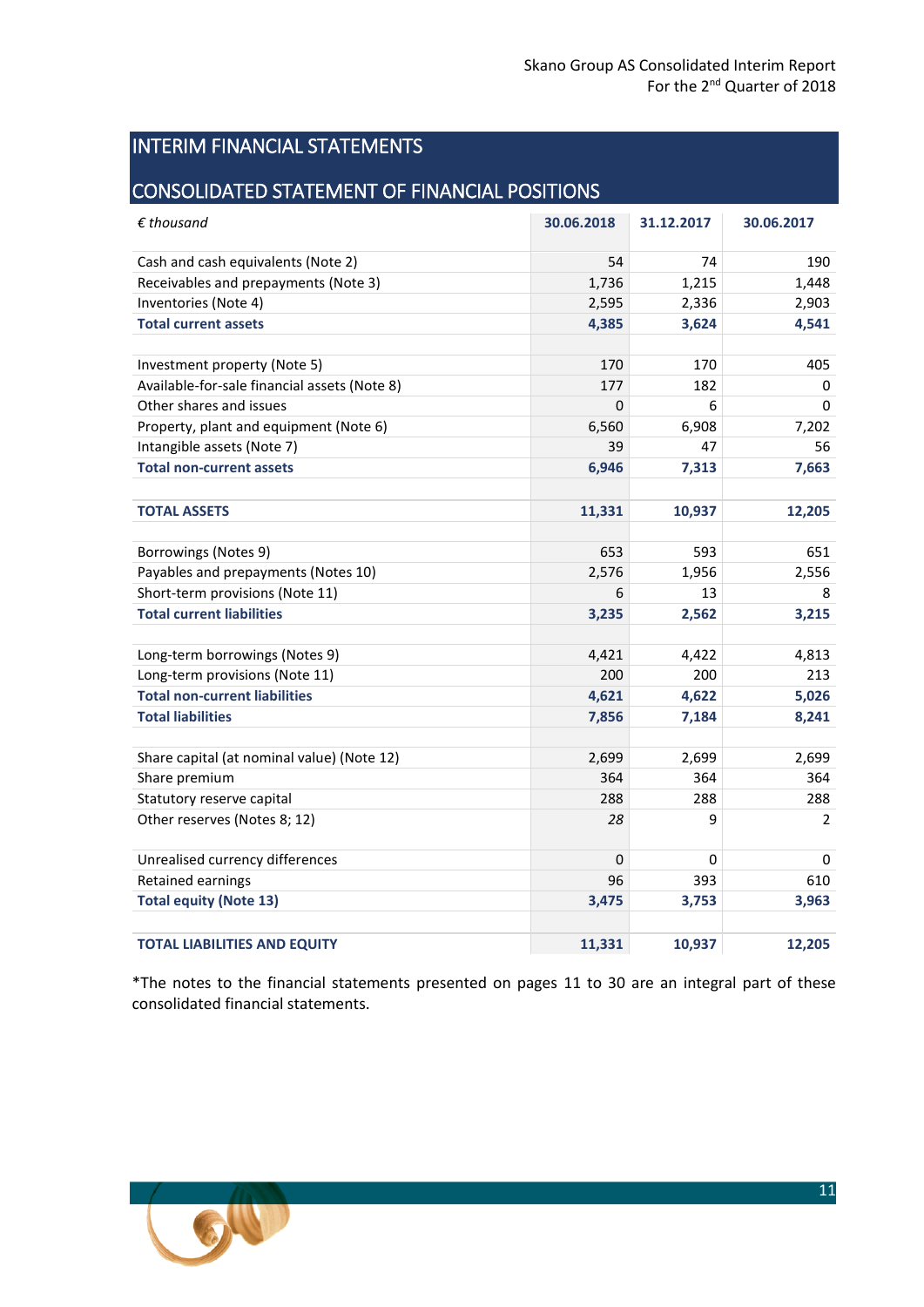# <span id="page-11-0"></span>CONSOLIDATED STATEMENT OF PROFIT OR LOSS AND OTHER COMPREHENSIVE INCOME

| $\epsilon$ thousand                                              | Q2 2018  | Q2 2017     | 6M 2018      | 6M 2017 |
|------------------------------------------------------------------|----------|-------------|--------------|---------|
| <b>Revenue (Note 14)</b>                                         | 3,949    | 4,025       | 7,660        | 8,487   |
| Cost of goods sold (Note 15)                                     | 3,183    | 3,218       | 6,477        | 6,643   |
| <b>Gross profit</b>                                              | 766      | 808         | 1,183        | 1,844   |
|                                                                  |          |             |              |         |
| Distribution costs (Note 16)                                     | 527      | 471         | 981          | 1,073   |
| Administrative expenses (Note 17)                                | 144      | 186         | 294          | 421     |
| Other operating income (Note 19)                                 | 9        | $\Omega$    | 12           | 51      |
| Other operating expenses (Note 19)                               | 49       | 64          | 78           | 157     |
| <b>Operating profit (loss) (Note 11)</b>                         | 55       | 86          | (159)        | 244     |
|                                                                  |          |             |              |         |
| Finance income (Note 20)                                         | 0        | $\mathbf 0$ | $\mathbf{1}$ | 4       |
| Finance costs (Note 20)                                          | 77       | 72          | 139          | 145     |
| <b>LOSS BEFORE INCOME TAX</b>                                    | (22)     | 15          | (297)        | 103     |
| Corporate income tax                                             | 0        | 0           | 0            | 0       |
|                                                                  |          |             |              |         |
| <b>NET LOSS FOR THE FINANCIAL YEAR</b>                           | (22)     | 15          | (297)        | 103     |
|                                                                  |          |             |              |         |
| Other comprehensive income (loss)                                |          |             |              |         |
| Other comprehensive income (loss) that can in certain            |          |             |              |         |
| cases be reclassified to the income statement                    |          |             |              |         |
| <b>Currency translation differences</b>                          | $\Omega$ | 0           | $\Omega$     | (40)    |
| <b>TOTAL COMPREHENSIVE LOSS FOR THE FINANCIAL</b><br><b>YEAR</b> | (22)     | 15          | (297)        | 63      |
| Basic earnings per share (Note 13)                               | (0%)     | 0%          | (7%)         | 2%      |
| Diluted earnings per share (Note 13)                             | (0%)     | 0%          | (7%)         | 1%      |

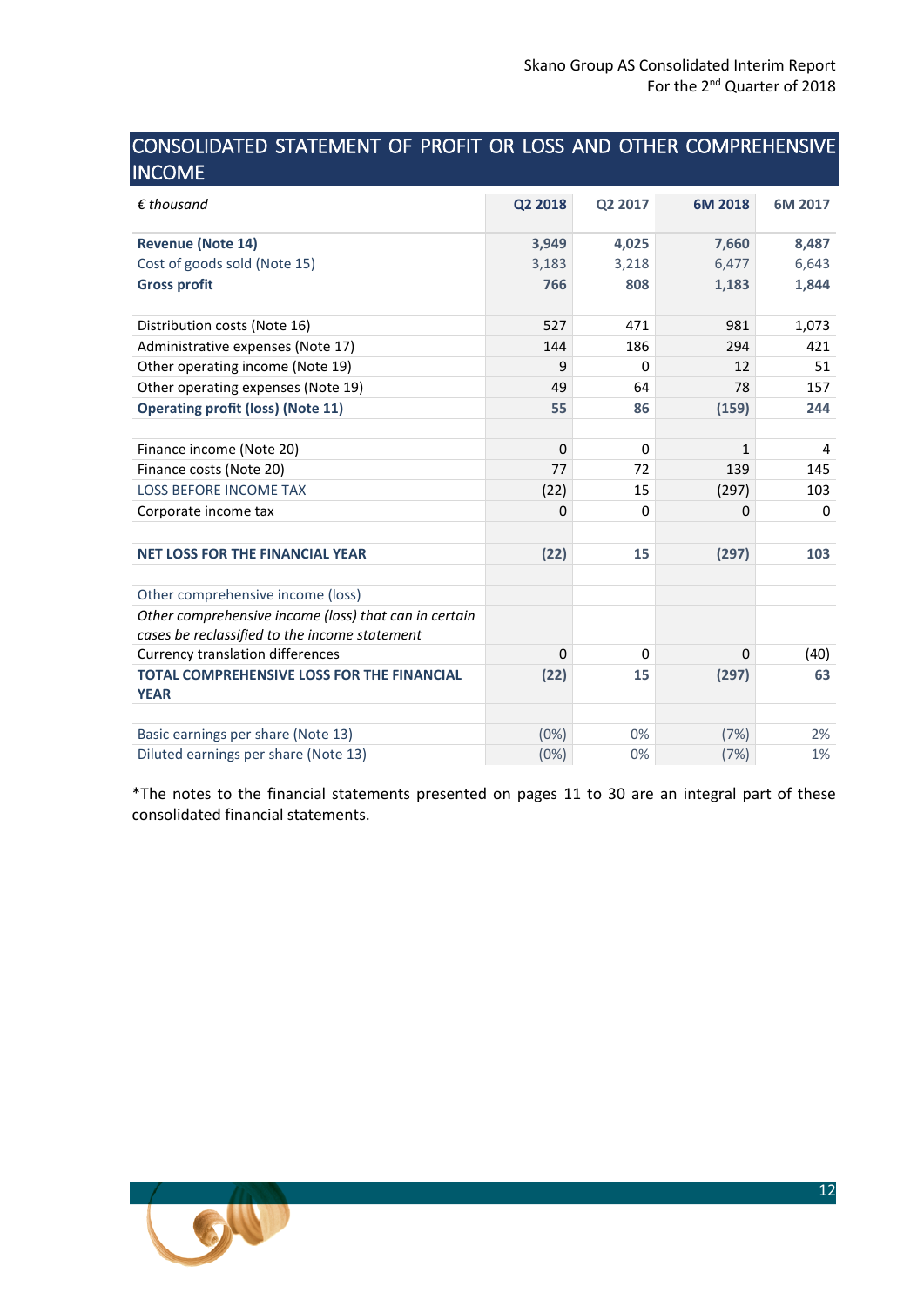<span id="page-12-0"></span>

| <b>CONSOLIDATED STATEMENT OF CASH FLOWS</b>                                 |         |         |
|-----------------------------------------------------------------------------|---------|---------|
| $\epsilon$ thousand                                                         | 6M 2018 | 6M 2017 |
| <b>Cash flows from operating activities</b>                                 |         |         |
| <b>Operating profit (loss)</b>                                              | (159)   | 244     |
| Adjustments:                                                                |         |         |
| Depreciation charge (Notes 6;7)                                             | 373     | 417     |
| <b>Currency translation differences</b>                                     | 0       | (1)     |
| Profit from disposal of non-current asset (Note 19)                         | 0       | (0)     |
| Profit/loss from disposal of available-for-sale financial assets (Notes 19) | (2)     | 0       |
| Non-monetary transactions: reserve for share option (Note 12)               | 19      | 0       |
| Expenses of doubtful receivables (Notes 19)                                 | 0       | 2       |
| Change in trade and other receivables (Note 3)                              | (521)   | (483)   |
| Change in inventories (Note 4)                                              | (260)   | (142)   |
| Change in trade and other payables (Note 10)                                | 620     | 59      |
|                                                                             |         |         |
| <b>Cash generated from operations</b>                                       | 72      | 95      |
| Interest payments (Note 20)                                                 | (122)   | (133)   |
| Corporate income tax paid                                                   | 0       | 0       |
| Net other financial income and expense                                      | (10)    | (8)     |
| Other cash flows from operations                                            | 0       | (18)    |
| Net cash generated from operating activities                                | (60)    | (63)    |
|                                                                             |         |         |
| Cash flows from investing activities                                        |         |         |
| Purchase of property, plant and equipment and intangible assets (Notes 6;7) | (18)    | (29)    |
| Disposal of property, plant and equipment and intangible assets (Note 6;7)  | 0       | (4)     |
| Disposal of subsidiary, net of cash received                                | 0       | 18      |
| Net cash used in investing activities                                       | (18)    | (16)    |
|                                                                             |         |         |
| Cash flows from financing activities                                        |         |         |
| Loans received (Note 9)                                                     | 0       | 650     |
| Repayment of loans received (Note 9)                                        | (110)   | (38)    |
| Change in overdraft (Note 9)                                                | 46      | (669)   |
| Change in factoring (Note 9)                                                | 123     | 182     |
| Net cash (used in)/from financing activities                                | 59      | 125     |
|                                                                             |         |         |
| <b>NET CHANGE IN CASH</b>                                                   | (20)    | 46      |
| Effect of exchange rate changes on cash and cash equivalents                | 0       | (40)    |
| <b>OPENING BALANCE OF CASH (Note 2)</b>                                     | 74      | 184     |
| <b>CLOSING BALANCE OF CASH (Note 2)</b>                                     | 54      | 190     |

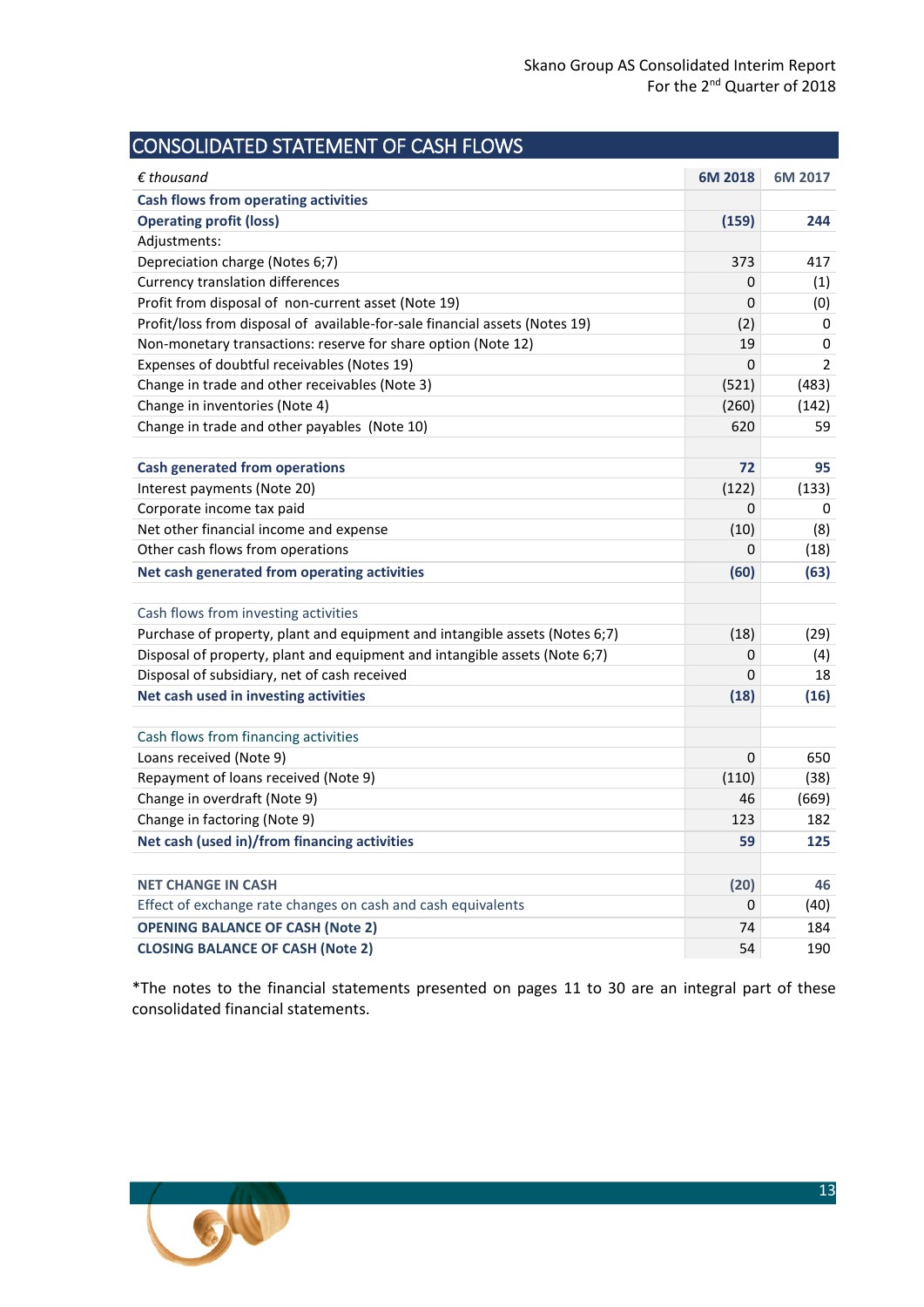| $\epsilon$ thousand                            | <b>Share</b> | <b>Share</b> | <b>Statutory</b> | <b>Other</b> | <b>Unrealised</b> | <b>Retained</b> | <b>Total</b> |
|------------------------------------------------|--------------|--------------|------------------|--------------|-------------------|-----------------|--------------|
|                                                | capital      | premium      | reserve          | reserves     | currency          | earnings        |              |
|                                                |              |              | capital          |              | differences       |                 |              |
|                                                |              |              |                  |              |                   |                 |              |
| <b>Balance at 31.12.2016</b>                   | 2,699        | 364          | 288              | 2            | 40                | 507             | 3,900        |
| Share options 6M 2017                          | $\Omega$     | $\Omega$     | 0                | $\Omega$     | 0                 | 0               | $\bf{0}$     |
| Net profit/loss for 6M 2017                    | 0            | 0            | 0                | 0            | Ω                 | 103             | 103          |
| Other comprehensive income for 6M              | 0            | 0            | 0                | 0            | (40)              | 0               | (40)         |
| 2017                                           |              |              |                  |              |                   |                 |              |
| Total comprehensive profit/loss for            | $\mathbf 0$  | $\Omega$     | 0                | $\Omega$     | (40)              | 103             | 63           |
| 6M 2017                                        |              |              |                  |              |                   |                 |              |
| <b>Balance at 31.06.2017</b>                   | 2,699        | 364          | 288              | 2            | $\mathbf{0}$      | 610             | 3,963        |
|                                                |              |              |                  |              |                   |                 |              |
| <b>Balance at 31.12.2017</b>                   | 2,699        | 364          | 288              | 9            | $\mathbf{0}$      | 393             | 3,753        |
|                                                |              |              |                  |              |                   |                 |              |
| Share options 6M 2018                          | 0            | 0            | $\Omega$         | 19           | $\Omega$          | $\Omega$        | 19           |
| Net profit/loss for 6M 2018                    | 0            | 0            | 0                | 0            | 0                 | (297)           | (297)        |
| Other comprehensive income for 6M              | 0            | 0            | 0                | 0            | 0                 | Ω               | 0            |
| 2018                                           |              |              |                  |              |                   |                 |              |
| Total comprehensive profit/loss for<br>6M 2018 | 0            | $\mathbf 0$  | 0                | 0            | $\Omega$          | (297)           | (297)        |
| <b>Balance at 30.06.2018</b>                   | 2,699        | 364          | 288              | 28           | $\mathbf 0$       |                 | 96 3,475     |

# <span id="page-13-0"></span>CONSOLIDATED STATEMENT OF CHANGES IN EQUITY

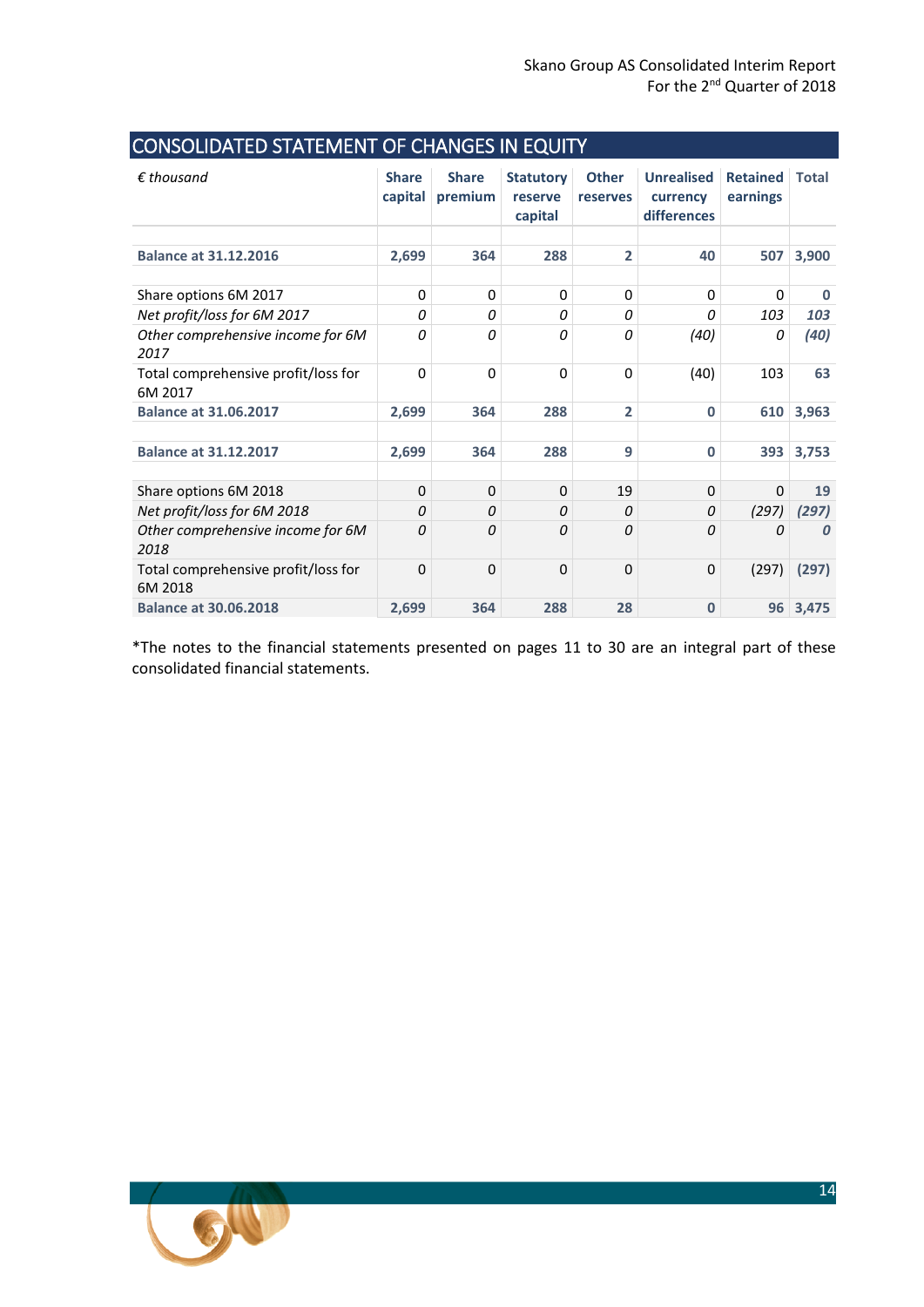# <span id="page-14-0"></span>NOTES TO THE CONSOLIDATED INTERIM REPORT

## <span id="page-14-1"></span>NOTE 1 ACCOUNTING POLICIES AND MEASUREMENT BASES

#### GENERAL INFORMATION

Skano Group AS (the Company) (registration number: 11421437; address: Suur-Jõe 48, Pärnu), is an entity registered in the Republic of Estonia. It operates in Estonia and through its subsidiaries in Latvia, Lithuania, and Finland.

The Group's main activities are production and distribution of furniture and softboard made of wood.

Skano Group AS was established on 19 September 2007 in the demerger of the former Skano Group AS, currently AS Trigon Property Development, as a result of which the manufacturing units, i.e. the building materials division and furniture division were spun off and transferred to the new entity.

The Group's shares were listed in the Main List of the Tallinn Stock Exchange until 2nd of April 2018. As of 2nd of April 2018 Skano shares trading was moved on Tallinn Stock Exchange from primary list to secondary list. Until November 2009, the ultimate controlling party of Skano Group AS was TDI Investments KY. Since November 2009, when the ownership interest in OÜ Trigon Wood was divided, the Group has no ultimate controlling party, but the following investors with the largest holdings in OÜ Trigon Wood have significant influence over the Group as at 31 December 2017 and 30 June 2018: AS Trigon Capital (46%), Stetind OÜ (47%).

#### BASIS FOR PREPARATION

The Condensed Consolidated Interim Accounts of Skano Group has been prepared in accordance with the International Financial Reporting Standard (IFRS) Interim Financial Reporting as adopted by the European Union. The same accounting policies were applied for both the Interim Report and the Annual Report for the financial year that ended on 31.12.2017. The consolidated financial statements have been prepared in accordance with International Accounting Standard (IAS) 34: Interim Financial Reporting. The functional and presentation currency of Skano Group is euro. All amounts disclosed in the financial statements have been rounded to the nearest thousand unless referred to otherwise.

According to the assessment of the Management Board Skano Group AS is a going concern and the Interim Report for the 1st quarter of 2017 gives a true and fair view of the financial position of Skano Group AS and the results of its operations. The present Interim Report has not been audited.

#### IMPORTANT CHANGES IN ACCUNTING POLICIES

The Group has initially adopted IFRS 15 Revenue from Contracts with Customers and IFRS 9 Financial Instruments from 1 January 2018. The changes in accounting policies are also expected to be reflected in the Group's consolidated financial statements as at and for the year ending 31 December 2018. Other new standards that are effective from 1 January 2018 have not been implemented since they have no material effect on the Group's financial statements.

#### IFRS 15, REVENUE FROM CONTRACTS WITH CUSTOMERS

IFRS 15 replaced IAS 18 Revenue, IAS 11 Construction Contracts and related interpretations. It establishes a comprehensive framework for determining whether, how much and when revenue is recognised. The Group adopted IFRS 15 based on modified retrospective approach, which requires the cumulative effect of initially applying this standard to be recognised in retained earnings at the date of initial application (1 January 2018) and the information presented for 2017 is restated (i.e. it is

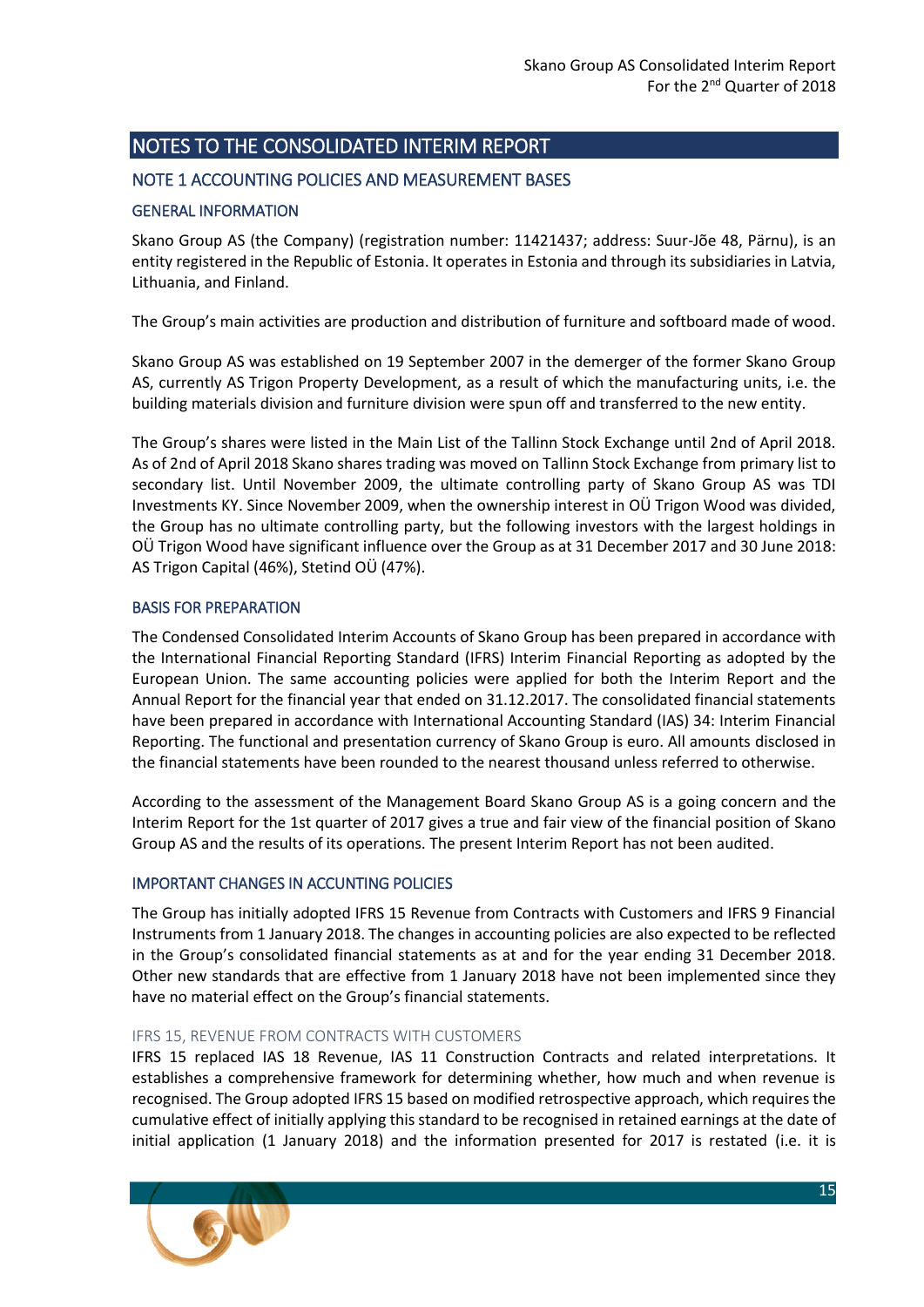presented, as previously reported, under IAS 18, IAS 11 and related interpretations). Under IFRS 15, revenue is recognised when a customer obtains control of the goods or services.

Application of IFRS 15 did not have any material effect on the Groups financial statements as at 01.01.2018. No adjustments to equity have been made.

#### SALE OF GOODS

Revenue from the sale of goods is recognised at the time when a sales transaction is completed for the wholesale or retail customer (i.e. goods delivered and invoiced to customer). The client generally pays according to invoice (business-to-business for Fibreboard and Furniture wholesale) or in cash or by credit card (business-to-customer for Furniture retail). The probability of returning goods is estimated at a portfolio level (expected value method), based on prior experience, and returns are recognised in the period of the sales transaction as a reduction of revenue, by recognising a contract liability (refund liability) and a right to the returned goods. The validity of this assumption and the estimated amount of returns are reassessed at each reporting date. Because the number of products returned has been steady and at very low amount for years, it is highly probable that a significant reversal in the cumulative revenue recognised will not occur.

#### IFRS 9, FINANCIAL INSTRUMENTS

IFRS 9 sets out requirements for recognising and measuring financial assets, financial liabilities and some contracts to buy or sell non-financial items. The standard replaces IAS 39 Financial Instruments: Recognition and Measurement. IFRS 9 largely covers the existing requirements in IAS 39 for the classification and measurement of financial liabilities. Important to note, the new regulation eliminates the previous IAS 39 categories for financial assets of held to maturity, loans and receivables and available for sale. Under IFRS 9, on initial recognition, a financial asset is classified as measured at:

- amortised cost;
- fair value with changes recognised in other comprehensive income (FVOCI) debt investment, FVOCI – equity investment;
- or fair value with changes recognised in profit or loss (FVTPL).

IFRS 9 classifies of financial assets generally based on the business model in which a it is managed and based on its contractual cash flow characteristics. A financial asset is measured at amortised cost if it meets both of the following conditions and is not designated as at FVTPL:

- it is held within a business model whose objective is to hold assets to collect contractual cash flows; and
- its contractual terms give rise on specified dates to cash flows that are solely payments of principal and interest on the principal amount outstanding.

A financial asset is initially measured at fair value (exeption is is a trade receivable without a significant financing component that is initially measured at the transaction price). Plus for an asset item not at FVTPL, transaction costs that are directly attributable to its acquisition. These assets are subsequently measured at amortised cost using the effective interest method and the amortised cost is reduced by impairment losses. Interest income, foreign exchange gains and losses and impairment are recognised in profit or loss. Any profit or loss on derecognition is recognised in profit or loss.

Application of IFRS 19 did not have any material effect on the Groups financial statements as at 01.01.2018.

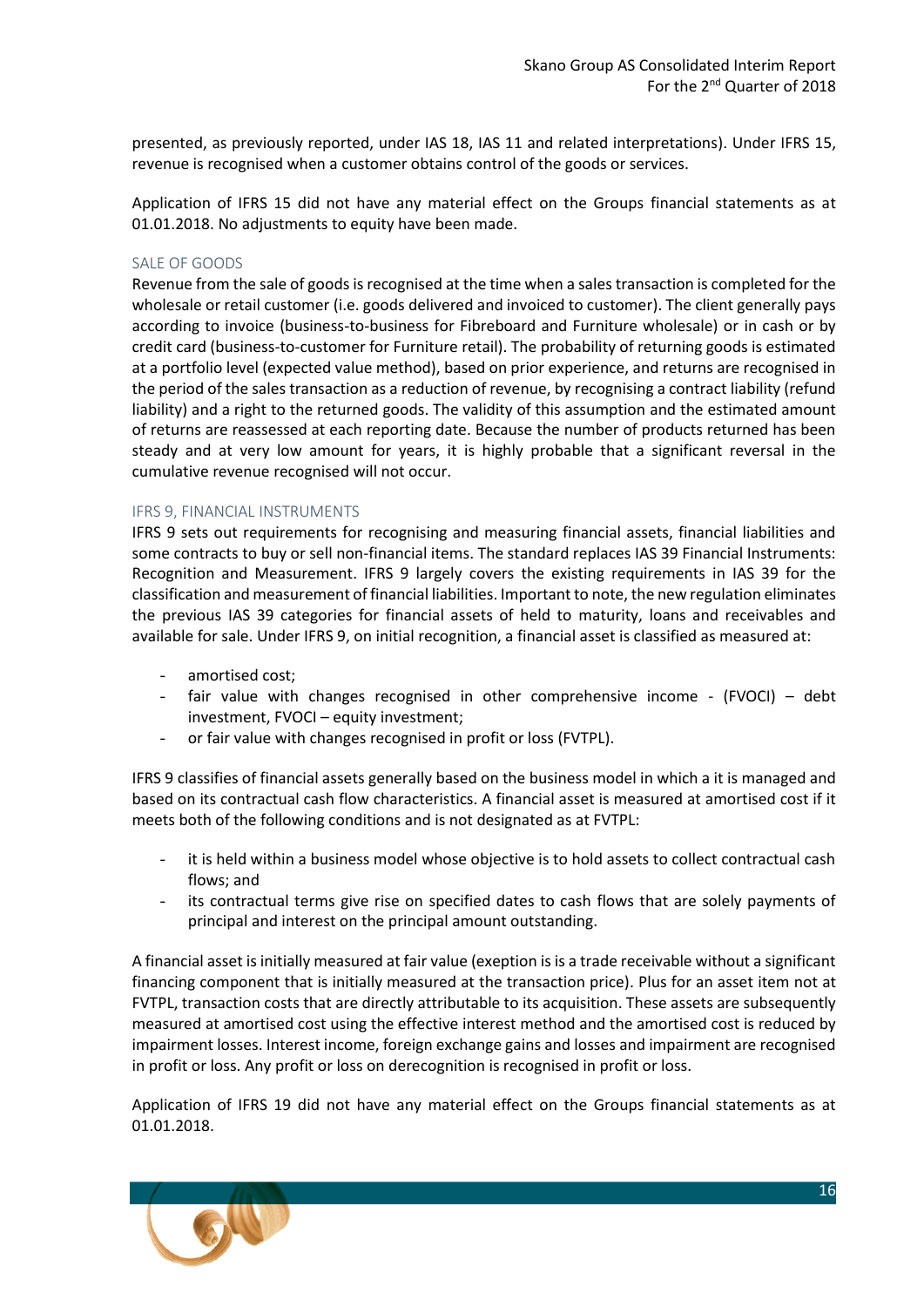#### IMPAIRMENT OF FINANCIAL ASSETS

The 'incurred loss' model in IAS 39 is replaced in IFRS 9 with an 'expected credit loss' (ECL) model. The new impairment model applies to financial assets measured at amortised cost, contract assets and debt investments at FVOCI, except investments in equity instruments. This means, credit losses are recognised earlier under IFRS 9, then under IAS 39. The financial assets at amortised cost consist of trade receivables, cash, and cash equivalents.

Loss allowances are measured from initial recognition of the financial assets under IFRS 9, on either of the following bases:

- 12-month ECLs (i.e. ECLs that result from possible default events within the 12 months after the reporting date);
- lifetime ECLs: (i.e. ECLs that result from all possible default events over the expected life of a financial instrument).

ECLs are a probability-weighted estimate of credit losses. A credit loss is the difference between the cash flows that are due to the Group in accordance with the contract and the cash flows that the Group expects to receive discounted at the original effective interest rate.

Loss allowances are measured in the Group as follows:

- trade receivables at the amount equal to lifetime ECLs;
- low credit risk cash and cash equivalents at an amount equal to 12-month ECLs;
- all other financial assets 12-month ECLs, if the credit risk is stable compared initial recognition (in case the risk has increased significantly compared to initial recognition, the loss allowance is measured at an amount equal to lifetime ECLs).

All analysis regarding credit risk of financial assets and the significance of those when estimating ECLs, are to be considered by the Group to be based on reasonable and supportable information that is relevant and available within reasonable cost and effort. This is considered to be quantitative and qualitative information and analysis, based on the Group's historical experience, informed credit assessment and including forward-looking information. The Group assumes that the credit risk on a financial asset has increased significantly if it is more than 90 days past due.

A financial asset is considered by the Group to be in default when:

- the debtor is unlikely to pay its credit obligations to the Group in full, without recourse by the group to actions such as realising security (if any is held); or
- the financial asset is more than 180 days past due.

Loss allowances for financial assets measured at amortised cost are deducted from the gross carrying amount of the assets.

Impairment model impairment losses are generally expected to increase and become more volatile for assets in scope of the IFRS 9. The Group has determined that the application of IFRS 9 impairment requirements at 01.01.2018 results in no material impact on Group's financial statements.

Changes in accounting policies resulting from IFRS 9 have been applied retrospectively, except as described below. Changes in accounting policies had no material impact on the Group's financial statements on the adoption at 1 January 2018. In accordance with the transitional provisions in IFRS

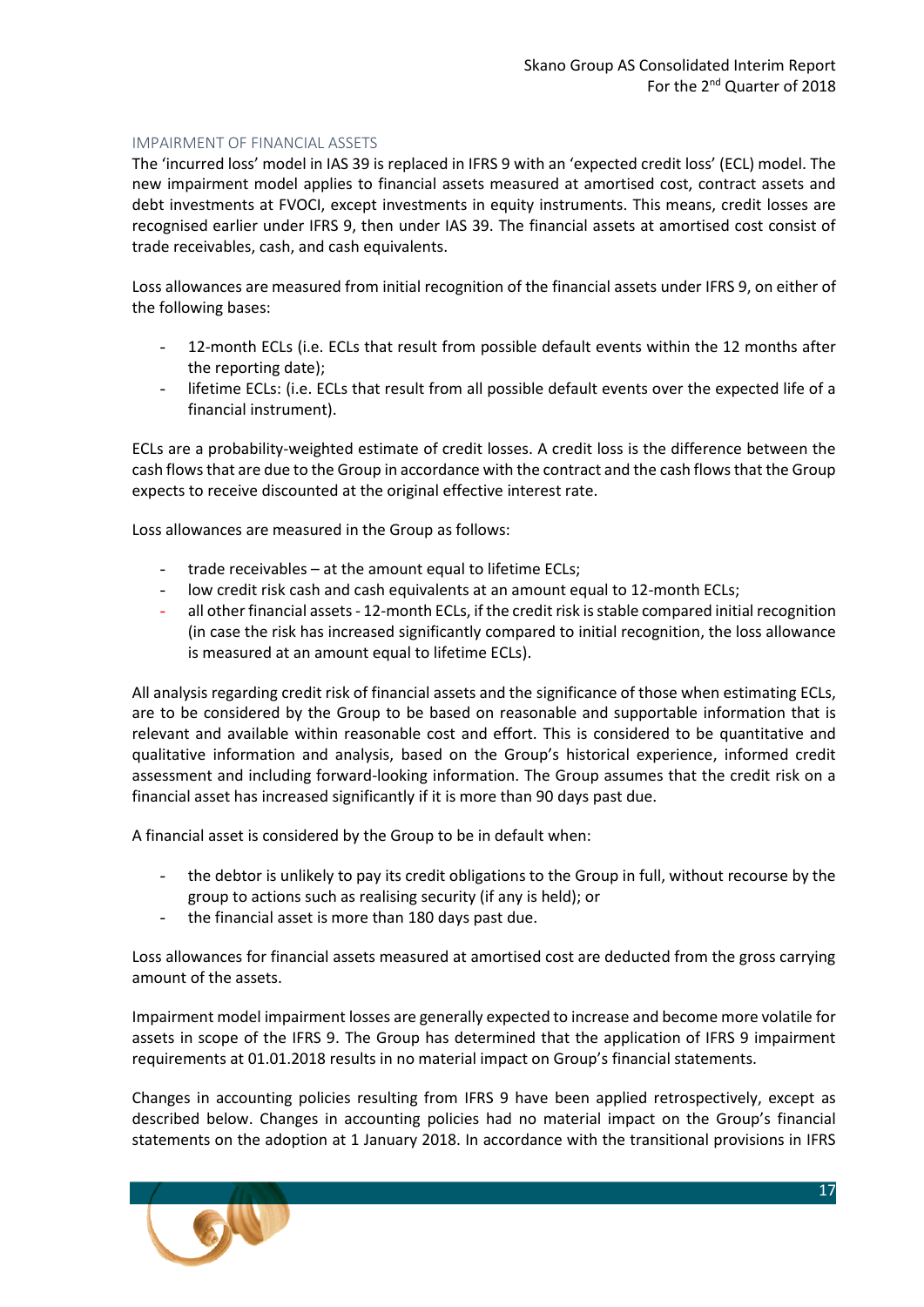9, comparative figures have not been restated, but continue to be accounted for in accordance with IAS 39.

The following assessments have been made based on the facts and circumstances that existed at the date of initial application:

- determination of the business model within which a financial asset is held;
- in case an investment in a debt security had low credit risk at the date of initial application of IFRS 9, then the Group has assumed that the credit risk on the asset had not increased significantly since its initial recognition.

## <span id="page-17-0"></span>NOTE 2 CASH AND CASH EQUIVALENTS

| $\epsilon$ thousand | 30.06.2018 | 31.12.2017 | 30.06.2017 |
|---------------------|------------|------------|------------|
| Cash on hand        |            | 4          |            |
| Bank Accounts       | 52         | 70         | 187        |
| <b>TOTAL</b>        | 54         | 74         | 190        |

## <span id="page-17-1"></span>NOTE 3 TRADE AND OTHER RECEIVABLES

| $\epsilon$ thousand  | 30.06.2018 | 31.12.2017 | 30.06.2017 |
|----------------------|------------|------------|------------|
| Customer receivables | 1,433      | 934        | 1,127      |
| Prepiad taxes        | 236        | 210        | 230        |
| Other receivables    | 44         | 44         | 68         |
| Prepaid services     | 22         | 25         | 24         |
| <b>TOTAL</b>         | 1,736      | 1,215      | 1,448      |

Impairment losses of receivables and their reversal are included in the income statement lines Other operating income and Other operating expenses, see also Note 19.

#### Analysis of trade receivables by aging:

| thousand $\epsilon$                                                | 30.06.2018 | 31.12.2017 | 30.06.2017 |
|--------------------------------------------------------------------|------------|------------|------------|
| Not past due                                                       | 1,244      | 762        | 867        |
| incl receivables from customers who also have receivables past due | 199        | 239        | 210        |
| incl receivables from customers who have no receivables past due   | 1,045      | 523        | 658        |
|                                                                    |            |            |            |
| Past due but not impaired                                          | 189        | 172        | 260        |
| Overdue up to 90 days                                              | 180        | 161        | 181        |
| Overdue more than 90 days                                          | 9          | 11         | 79         |
| <b>TOTAL</b>                                                       | 1,433      | 934        | 1.127      |

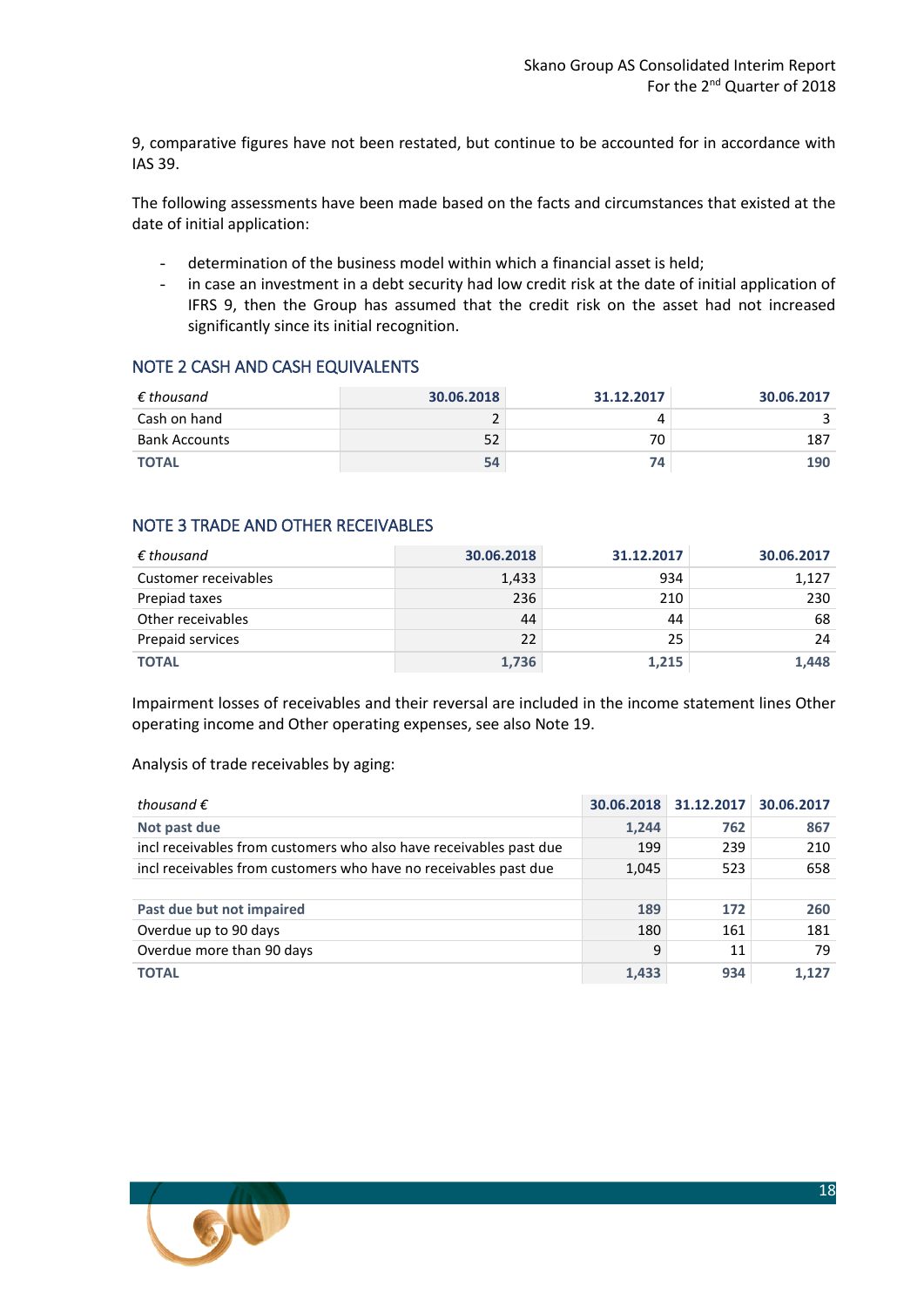## <span id="page-18-0"></span>NOTE 4 INVENTORIES

| $\epsilon$ thousand               | 30.06.2018 | 31.12.2017 | 30.06.2017 |
|-----------------------------------|------------|------------|------------|
| Raw materials and other materials | 603        | 588        | 598        |
| Work-in-progress                  | 419        | 495        | 505        |
| Finished goods                    | 1,263      | 1,116      | 1,593      |
| Goods purchased for resale        | 152        | 154        | 167        |
| Goods in transit                  | 248        | 68         | 121        |
| Prepayments to suppliers          | 20         | 25         | q          |
| Write-off reserve for inventories | (109)      | (109)      | (90)       |
| <b>TOTAL</b>                      | 2,595      | 2,336      | 2,903      |

## <span id="page-18-1"></span>NOTE 5 INVESTMENT PROPERTY

|                                                   | thousand $\epsilon$ |
|---------------------------------------------------|---------------------|
| Cost 31.12.2016                                   | 726                 |
| <b>Accumulated depreciation at 31.12.2016</b>     | (321)               |
| Carrying amount 31.12.2016                        | 405                 |
|                                                   |                     |
| Acquisition                                       | 0                   |
| Disposal in cost (note 19)                        | 0                   |
| Write-off of accumulated amortization of disposal | 0                   |
| Depreciation (Notes 15;16;17)                     | (0)                 |
| Write-down (note 19)                              | 0                   |
| Cost 30.06.2017                                   | 726                 |
| Accumulated depreciation at 30.06.2017            | (322)               |
| Carrying amount 30.06.2017                        | 405                 |
| Cost 31.12.2017                                   | 229                 |
| Accumulated depreciation at 31.12.2017            | (59)                |
| Carrying amount 31.12.2017                        | 170                 |
| Acquisition                                       | $\mathbf 0$         |
| Disposal in cost (note 19)                        | $\mathbf 0$         |
| Write-off of accumulated amortization of disposal | $\mathbf 0$         |
| Depreciation (Notes 15;16;17)                     | $\mathbf 0$         |
| Write-down (note 19)                              | $\Omega$            |
| Cost 30.06.2018                                   | 229                 |
| <b>Accumulated depreciation at 30.06.2018</b>     | (59)                |
| Carrying amount 30.06.2018                        | 170                 |
|                                                   |                     |

Costs of maintenance for 6M 2018 were € 0 thousand and € 24 thousand in 6M 2017. Rental income from investment properties for 6M 2018 were € 0 thousand and € 3 thousand in 6M 2017.

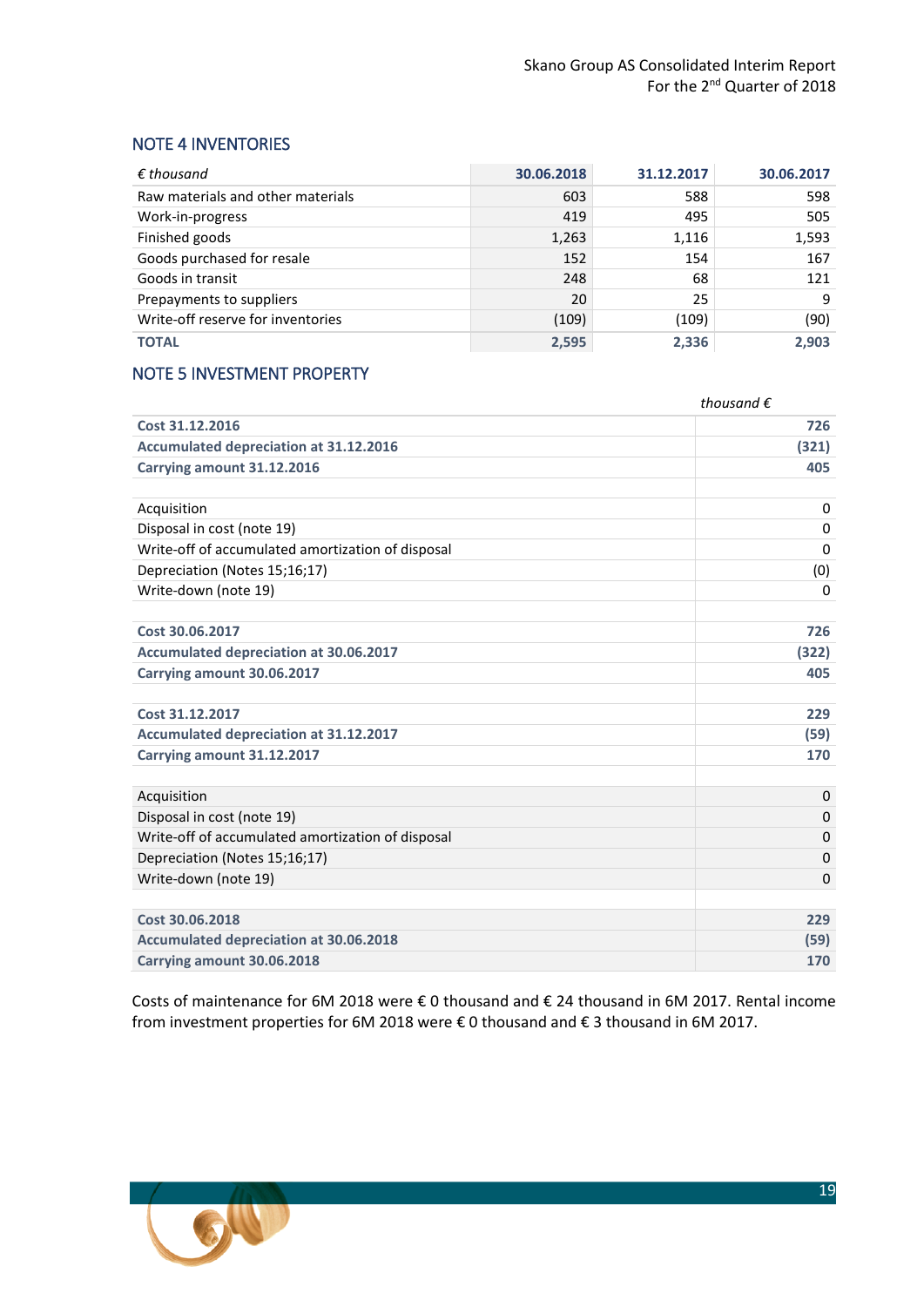## Skano Group AS Consolidated Interim Report For the 2<sup>nd</sup> Quarter of 2018

|                                                                  | thousand $\epsilon$ |
|------------------------------------------------------------------|---------------------|
| 31.12.2016                                                       |                     |
| Share of registered immovable property at Rääma Street 94, Pärnu | 390                 |
| Share of registered immovable property at Rääma Street 31, Pärnu | 170                 |
|                                                                  |                     |
| 30.06.2017                                                       |                     |
| Share of registered immovable property at Rääma Street 94, Pärnu | 390                 |
| Share of registered immovable property at Rääma Street 31, Pärnu | 170                 |
|                                                                  |                     |
| 31.12.2017                                                       |                     |
| Share of registered immovable property at Rääma Street 94, Pärnu | 0                   |
| Share of registered immovable property at Rääma Street 31, Pärnu | 170                 |
|                                                                  |                     |
| 30.06.2018                                                       |                     |
| Share of registered immovable property at Rääma Street 94, Pärnu | 0                   |
| Share of registered immovable property at Rääma Street 31, Pärnu | 170                 |

# <span id="page-19-0"></span>NOTE 6 PROPERTY PLANT EQUIPMENT

| thousand $\epsilon$                                     | Land     | <b>Buildings and</b><br><b>facilities</b> | <b>Machinery and</b><br>equipment | <b>Other</b><br>fixtures | <b>Construction-in-</b><br>progress | <b>TOTAL</b> |
|---------------------------------------------------------|----------|-------------------------------------------|-----------------------------------|--------------------------|-------------------------------------|--------------|
| Cost at 31.12.2016                                      | 226      | 4,953                                     | 14,640                            | 217                      | 41                                  | 20,077       |
| <b>Accumulated depreciation</b><br>at 31.12.2016        | $\Omega$ | (2, 978)                                  | (9,313)                           | (202)                    | $\mathbf 0$                         | (12, 493)    |
| <b>Carrying amount at</b><br>31.12.2016                 | 226      | 1,975                                     | 5,327                             | 15                       | 41                                  | 7,584        |
|                                                         |          |                                           |                                   |                          |                                     |              |
| Additions                                               | $\Omega$ | 0                                         | 21                                | 0                        | 8                                   | 29           |
| Reclassification                                        | $\Omega$ | 0                                         | $\Omega$                          | 0                        | $\Omega$                            | $\Omega$     |
| Disposals and write-offs<br>(Note 19)                   | $\Omega$ | 0                                         | (30)                              | 0                        | (4)                                 | (34)         |
| Accumulated depreciation<br>of fixed assets written off | $\Omega$ | $\Omega$                                  | 30                                | $\Omega$                 | $\Omega$                            | 30           |
| Depreciation (Notes<br>15;16;17)                        | $\Omega$ | (92)                                      | (309)                             | (5)                      | $\Omega$                            | (406)        |
|                                                         |          |                                           |                                   |                          |                                     |              |
| Cost at 30.06.2017                                      | 226      | 4,953                                     | 14,631                            | 217                      | 44                                  | 20,071       |
| <b>Accumulated depreciation</b><br>at 30.06.2017        | $\Omega$ | (3,070)                                   | (9, 592)                          | (207)                    | $\mathbf{0}$                        | (12, 869)    |
| <b>Carrying amount at</b><br>30.06.2017                 | 226      | 1,883                                     | 5,039                             | 10                       | 44                                  | 7,202        |

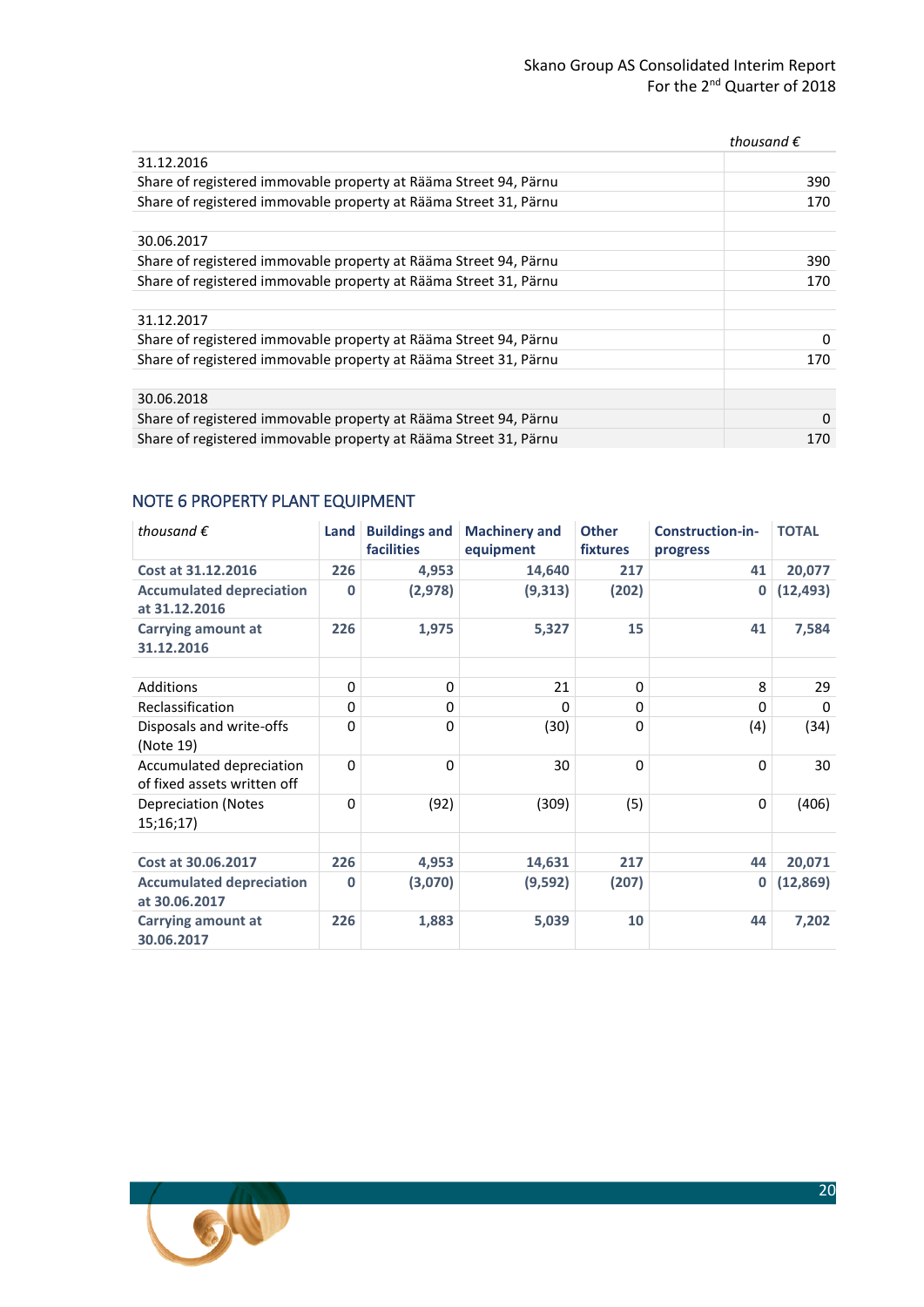| thousand $\epsilon$                                     | Land     | <b>Buildings and</b><br>facilities | <b>Machinery and</b><br>equipment | <b>Other</b><br><b>fixtures</b> | <b>Construction-in-</b><br>progress | <b>TOTAL</b> |
|---------------------------------------------------------|----------|------------------------------------|-----------------------------------|---------------------------------|-------------------------------------|--------------|
| Cost at 31.12.2017                                      | 223      | 4,970                              | 14,488                            | 183                             | $\mathbf{0}$                        | 19,864       |
| <b>Accumulated depreciation</b><br>at 31.12.2017        | 0        | (3, 134)                           | (9,648)                           | (175)                           | $\mathbf 0$                         | (12, 957)    |
| <b>Carrying amount at</b><br>31.12.2017                 | 223      | 1,836                              | 4,840                             | 8                               | $\mathbf{0}$                        | 6,908        |
|                                                         |          |                                    |                                   |                                 |                                     |              |
| Additions                                               | $\Omega$ | $\Omega$                           | 14                                | $\Omega$                        | $\overline{a}$                      | 18           |
| Reclassification                                        | 0        | $\Omega$                           | 0                                 | $\Omega$                        | $\Omega$                            | $\Omega$     |
| Disposals and write-offs<br>(Note 19)                   | 0        | $\Omega$                           | (3)                               | $\Omega$                        | $\Omega$                            | (3)          |
| Accumulated depreciation<br>of fixed assets written off | $\Omega$ | $\Omega$                           | 3                                 | $\Omega$                        | $\Omega$                            | 3            |
| <b>Depreciation (Notes</b><br>15;16;17)                 | $\Omega$ | (87)                               | (276)                             | (2)                             | $\mathbf 0$                         | (366)        |
|                                                         |          |                                    |                                   |                                 |                                     |              |
| Cost at 30.06.2018                                      | 223      | 4,970                              | 14,498                            | 183                             | 5                                   | 19,879       |
| <b>Accumulated depreciation</b><br>at 30.06.2018        | 0        | (3, 221)                           | (9,920)                           | (177)                           | $\mathbf{0}$                        | (13, 319)    |
| <b>Carrying amount at</b><br>30.06.2018                 | 223      | 1,749                              | 4,578                             | 6                               | 5                                   | 6,560        |

\*On 30th of June 2018 there were no binding liabilities related to acquiring of tangible assets.

## <span id="page-20-0"></span>NOTE 7 INTANGIBLE ASSETS

| thousand $\epsilon$                           | <b>Computer software</b> |  |  |
|-----------------------------------------------|--------------------------|--|--|
|                                               |                          |  |  |
| Cost at 31.12.2016                            | 175                      |  |  |
| <b>Accumulated amortisation at 31.12.2016</b> | (109)                    |  |  |
| Carrying amount 31.12.2016                    | 66                       |  |  |
|                                               |                          |  |  |
| Additions 6M 2017                             | $\Omega$                 |  |  |
| Amortisation charge (Notes 15;16;17)          | (10)                     |  |  |
|                                               |                          |  |  |
| Cost at 30.06.2017                            | 175                      |  |  |
| <b>Accumulated amortisation at 30.06.2017</b> | (119)                    |  |  |
| Carrying amount 30.06.2017                    | 56                       |  |  |
|                                               |                          |  |  |
| Cost at 31.12.2017                            | 175                      |  |  |
| <b>Accumulated amortisation at 31.12.2017</b> | (128)                    |  |  |
| Carrying amount 31.12.2017                    | 47                       |  |  |
|                                               |                          |  |  |
| Additions 6M 2018                             | $\Omega$                 |  |  |
| Amortisation charge (Notes 15;16;17)          | (8)                      |  |  |
|                                               |                          |  |  |
| Cost at 30.06.2018                            | 175                      |  |  |
| <b>Accumulated amortisation at 30.06.2018</b> | (136)                    |  |  |
| Carrying amount 30.06.2018                    | 39                       |  |  |

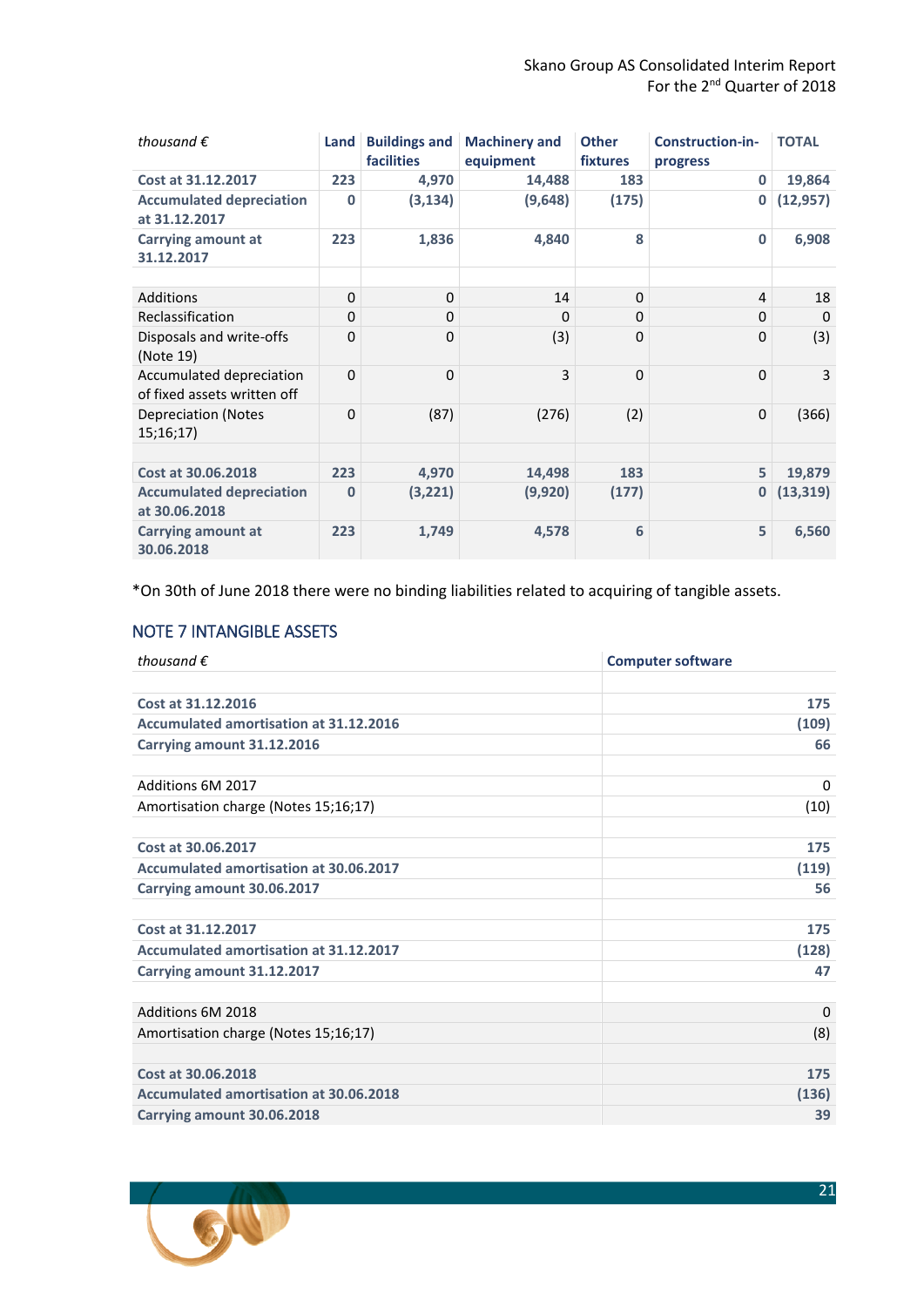## <span id="page-21-0"></span>NOTE 8 AVAILABLE-FOR-SALE FINANCIAL ASSETS

| thousand $\epsilon$                                                                   | 30.06.2018 | <b>Change 6M</b><br>2018 | 31.12.2017 | 31.12.2016 |
|---------------------------------------------------------------------------------------|------------|--------------------------|------------|------------|
| Non-current assets                                                                    |            |                          |            |            |
| Listed securities - Equity securities - cost as at                                    | 180        | 0                        | 182        | 0          |
| Disposal of available-for-sale financial assets by Skano<br>Group AS                  | 0          | 180                      |            | 0          |
| Aquisition of available for sale financial assets by Skano<br>Fibreboard OU           | $\Omega$   | 180                      |            | 0          |
| Profit/Loss from disposal of available-for-sale financial<br>assets in Skano Group AS | $\Omega$   | (2)                      |            | 0          |
| Revaluation                                                                           | (3)        | 0                        | $\Omega$   | O          |
| Fair value as at                                                                      | 177        | 0                        | 182        | Ω          |

\*Available-for-sale financial assets (i.e. Trigon Property Development shares) have been revaluated to reflect fair value based on last price as at 30.06.2018 as shown on Nasdaq Tallinn Stock Exchange .

#### <span id="page-21-1"></span>NOTE 9 BORROWINGS

| thousand $\epsilon$<br>Current borrowings          | Interest rate            | 30.06.2018 | 31.12.2017 | 30.06.2017 |
|----------------------------------------------------|--------------------------|------------|------------|------------|
| Current portion of long-term bank loan (Note<br>3) | 6 month<br>euribor+4.55% | 110        | 220        | 103        |
| Bank overdrafts (Note 3)                           | 5%                       | 276        | 231        | 236        |
| Factoring                                          | 1 month euribor+3.5%     | 266        | 143        | 312        |
| <b>Total</b>                                       |                          | 653        | 593        | 651        |
| Non-current borrowings                             |                          |            |            |            |
| Current portion of long-term bank loan (Note<br>3) | 6 month<br>euribor+4.55% | 4,421      | 4,422      | 5,464      |
| <b>Total</b>                                       |                          | 4,421      | 4,422      | 5,464      |
|                                                    |                          |            |            |            |
| <b>Total borrowings</b>                            |                          | 5,074      | 5,016      | 6,115      |

#### CHANGES IN LIABILITIES ARISING FROM FINANCING ACTIVITIES

| <b>Changes in liabilities</b><br>arising from financing<br><b>activities</b><br>thousand $\epsilon$ | 31.12.2017 | Cash<br>flows | <b>Non-monetary</b><br>settlements | <b>Interest</b><br>accured | <b>Interest</b><br>paid | <b>Other</b> | 30.06.2018 |
|-----------------------------------------------------------------------------------------------------|------------|---------------|------------------------------------|----------------------------|-------------------------|--------------|------------|
| Current portion of long-<br>term bank loan                                                          | 220        | (110)         | $\Omega$                           | 107                        | (107)                   | 0            | 110        |
| <b>Bank overdrafts</b>                                                                              | 231        | 46            | 0                                  | 4                          | (4)                     | $\Omega$     | 276        |
| Factoring                                                                                           | 143        | 123           | $\Omega$                           | 11                         | (11)                    | $\Omega$     | 266        |
|                                                                                                     |            |               |                                    |                            |                         |              |            |
| Non-current bank loans                                                                              | 4,422      | $\mathbf 0$   | $\mathbf{0}$                       | 0                          | $\mathbf 0$             | (1)          | 4,421      |
|                                                                                                     |            |               |                                    |                            |                         |              |            |
| <b>Total liabilities from</b><br>financing activities                                               | 5,016      | 59            | $\Omega$                           | 122                        | (122)                   | (1)          | 5,074      |

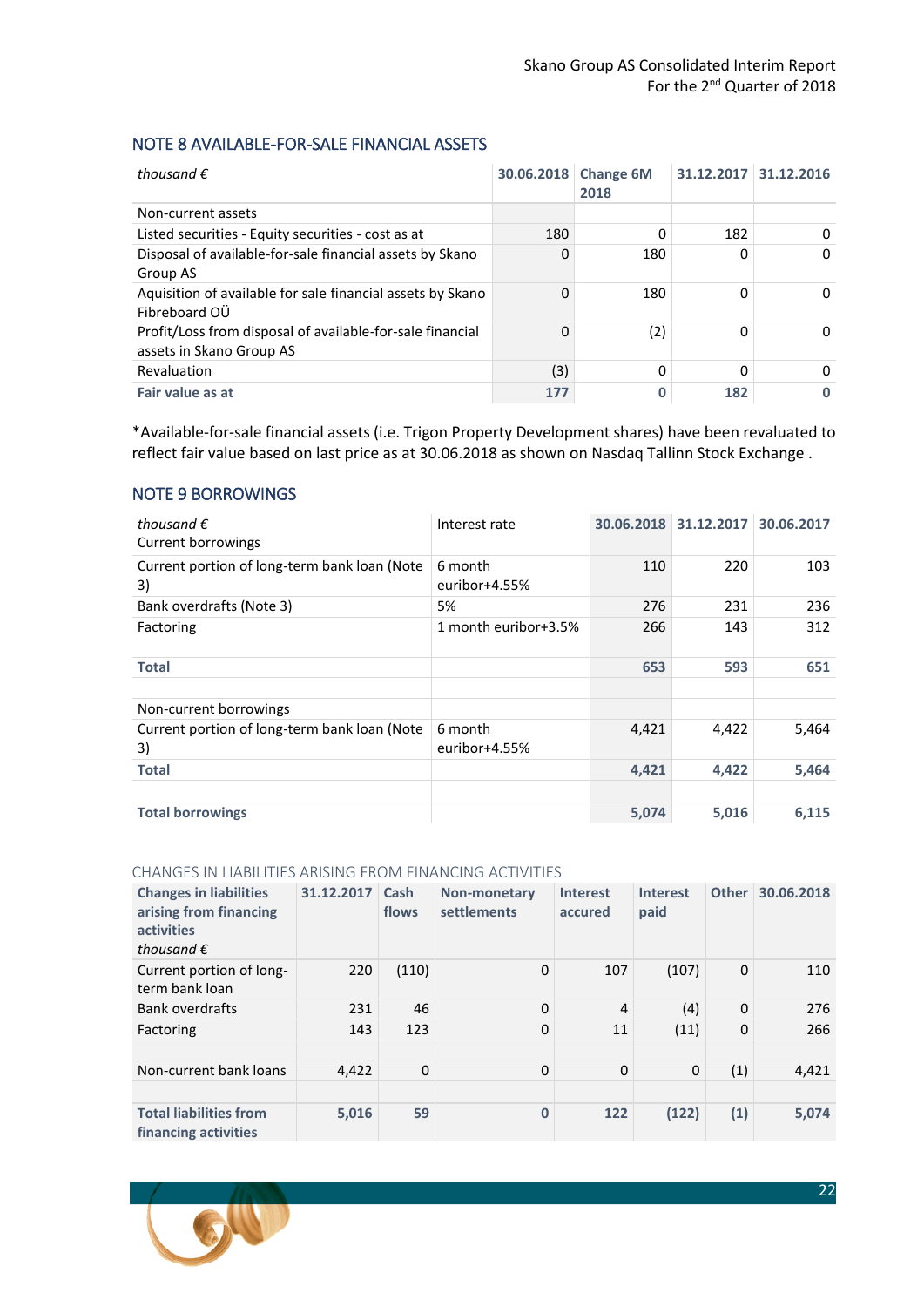### CHANGES IN LIABILITIES ARISING FROM FINANCING ACTIVITIES

| <b>Changes in liabilities</b><br>arising from financing<br><b>activities</b><br>thousand $\epsilon$ | 31.12.2016 | Cash<br>flows | <b>Non-monetary</b><br>settlements | <b>Interest</b><br>accured | Interest<br>paid | <b>Other</b> | 30.06.2017 |
|-----------------------------------------------------------------------------------------------------|------------|---------------|------------------------------------|----------------------------|------------------|--------------|------------|
| Current portion of long-<br>term bank loan                                                          | 141        | (38)          | 0                                  | 106                        | (106)            | 0            | 103        |
| <b>Bank overdrafts</b>                                                                              | 905        | (669)         | 0                                  | 17                         | (17)             | 0            | 236        |
| Factoring                                                                                           | 130        | 182           | 0                                  | 11                         | (11)             | 0            | 312        |
|                                                                                                     |            |               |                                    |                            |                  |              |            |
| Non-current bank loans                                                                              | 4,163      | 650           | $\Omega$                           | 0                          | 0                | 0            | 4,813      |
|                                                                                                     |            |               |                                    |                            |                  |              |            |
| <b>Total liabilities from</b><br>financing activities                                               | 5,339      | 125           | $\mathbf{0}$                       | 133                        | (133)            | 0            | 5,464      |

# <span id="page-22-0"></span>NOTE 10 TRADE AND OTHER PAYABLES

| thousand $\epsilon$                              | 30.06.2018 | 31.12.2017 | 30.06.2017 |
|--------------------------------------------------|------------|------------|------------|
| Trade payables (Note 3)                          | 1,727      | 1,071      | 1,309      |
| Payables to employees                            | 239        | 225        | 243        |
| incl. accrued holiday pay reserve                | 0          | 0          | 0          |
|                                                  |            |            |            |
| Tax liabilities                                  | 313        | 281        | 373        |
| incl. social security and unemployment insurance | 144        | 147        | 152        |
| personal income tax                              | 54         | 61         | 78         |
| contribution to mandatory funded pension         | 6          | 6          | 7          |
| value added tax                                  | 90         | 51         | 118        |
| other taxes                                      | 19         | 16         | 18         |
| Prepayments received                             | 248        | 330        | 507        |
| Other payables (Note 3)                          | 49         | 48         | 124        |
| <b>TOTAL</b>                                     | 2,576      | 1,956      | 2,556      |

## <span id="page-22-1"></span>NOTE 11 PROVISIONS

| thousand $\epsilon$                    |      |
|----------------------------------------|------|
| <b>Balance at 31.12.2016</b>           | 228  |
| incl. current portion of provision     | 15   |
| incl. non-current portion of provision | 213  |
| Movements 2017 6M:                     |      |
| Use of provision                       | (11) |
| Interest cost (Note 20)                | 4    |
| <b>Balance at 30.06.2017</b>           | 221  |
| incl. current portion of provision     | 8    |
| incl. non-current portion of provision | 213  |

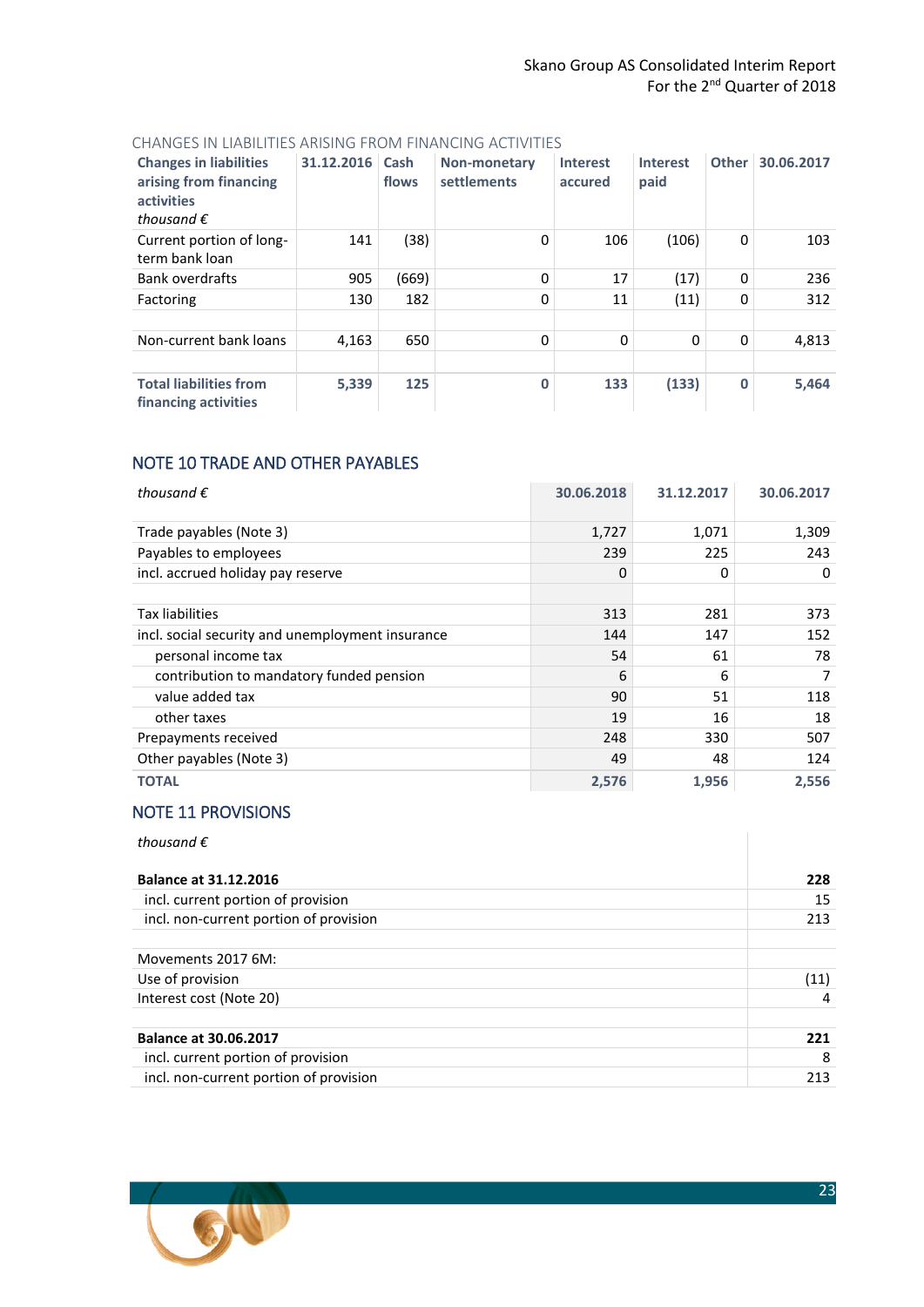| <b>Balance at 31.12.2017</b>           | 213  |
|----------------------------------------|------|
| incl. current portion of provision     | 13   |
| incl. non-current portion of provision | 200  |
|                                        |      |
| Movements 2018 6M:                     |      |
| Use of provision                       | (10) |
| Interest cost (Note 20)                | 4    |
|                                        |      |
| <b>Balance at 30.06.2018</b>           | 206  |
| incl. current portion of provision     | 6    |
| incl. non-current portion of provision | 200  |

Provisions are made in relation to the compensations for loss of working capacity of former employees after work accidents. The total amount of the provision has been estimated considering the number of persons receiving the compensation, extent of their disability, their former level of salary, level of pension payments and estimations of the remaining period of payments.

## <span id="page-23-0"></span>NOTE 12 EQUITY

|                       | Nominal value | Number of shares | Share capital       |
|-----------------------|---------------|------------------|---------------------|
|                       | €             | pcs              | thousand $\epsilon$ |
| Balance at 30.06.2018 | 0.60          | 4,499,061        | 2,699               |
| Balance at 31.12.2017 | 0.60          | 4,499,061        | 2,699               |
| Balance at 30.06.2017 | 0.60          | 4,499,061        | 2,699               |
| Balance at 31.12.2016 | 0.60          | 4,499,061        | 2,699               |

The share capital of Skano Group AS totalled 2,699,436.60 euros that were made up of 4,499,061 shares with the nominal value of 0.60 euros each. The maximum share capital outlined in the Articles of Association is 10,797,744 euros. Each ordinary share grants its owner one vote in the General Meeting of Shareholders and the right to receive dividends.

As at 30.06.2018. the Group had 460 shareholders (30.06.2017: 465 shareholders) of which with more than 5% ownership interest were:

- Trigon Wood OÜ with 2,675,752 shares or 59.47% (30.06.2017: 59.14%)
- Gamma Holding Investment OÜ with 340,433 shares or 7,57% (30.06.2017: 4.62%)

On 18 September 2017 Skano Group extraordinary shareholders meeting recalled two Supervisory Board members and elected two new members Jan Peter Ingman and Trond Bernhard Brekke to the positions of Supervisory Board members.

The number of Skano Group AS shares owned by the members of the Management Board and Supervisory Board of Skano Group AS was as follows:

- Joakim Johan Helenius 20,000 shares (30.06.2017: 20.000 shares)
- Jan Peter Ingman 0 shares
- Trond Brekke 0 shares
- Torfinn Losvik 0 shares (30.06.2017: 0 shares)

Both Joakim Johan Helenius and Torfinn Losvik have indirect ownership through parent company OÜ Trigon Wood.

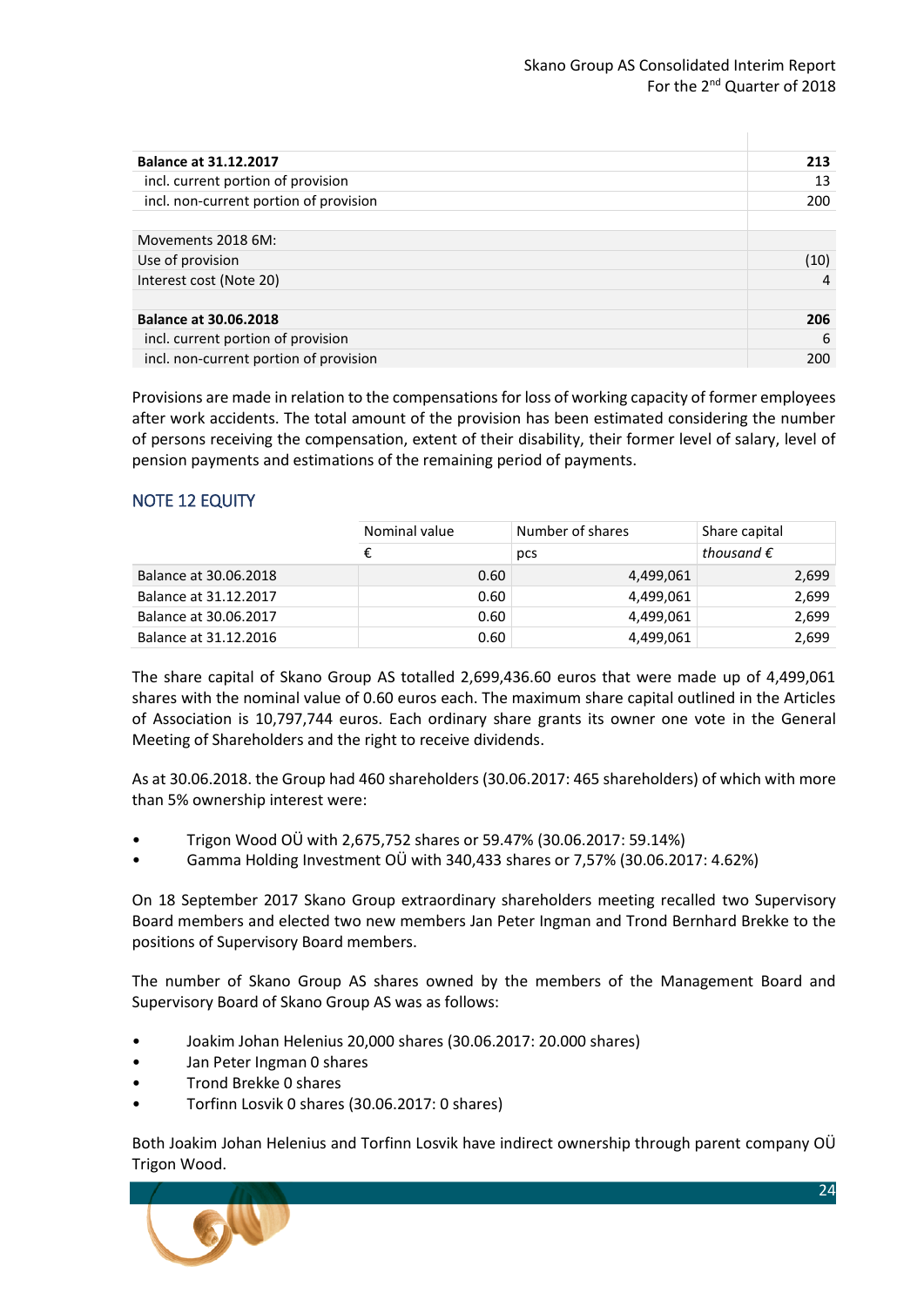As of 31.12.2017 Gregory Devine Grace has a share option agreement with the total amount of 33,333 share options.

As of 31.03.2018 Torfinn Losvik has a share option agreement with up to maximum 300,000 share options, such share option agreement was signed 11 October 2017. The agreement stipulates as follow:

- Torfinn Losvik shall be entitled to use the issued option starting from the 37th (thirty-seventh) calendar month after issue of the option. He shall lose the right to use the share option if he leaves from the management board of Skano Group AS upon own initiative prior to the thirty-seventh calendar month after the issue of the option or if his board member contract is terminated upon the initiative of the supervisory board within 12 months after the issue of the option. He shall have the right to use the share option to the extent of 1/3 if his board member contract is terminated within 13-24 months after the issue of the option and to the extent of 2/3 if his or her board member contract is terminated within 25-36 months after the issue of the option.

- Torfinn Losvik shall not have the right to transfer the share options issued thereto.

- Up to 300 000 (three hundred thousand) shares of Skano Group AS shall be emitted to fulfil the conditions of the share option.

- The price of one share option is 0.506 EUR (calculated as the average closing price of the Skano Group shares for the last 60 trading days before the announcement of given AGM on 12.04.2017).

- The final term of the share programme is 31.12.2020. The specific schedule of the share programme and the procedure for sale shall be determined by the supervisory board.

- The pre-emptive right of shareholders to subscribe to new shares emitted to fulfil the conditions of the share option shall be precluded.

Based on Skano Group share historical volatility of 85% over past 4 years (2014-2017), the management has evaluated value of the call option of the option agreement to be of 77% compared to agreed strike price. As a result, a monthly reserve of € 3 thousand is accounted for the next 36 months starting from November 2017.

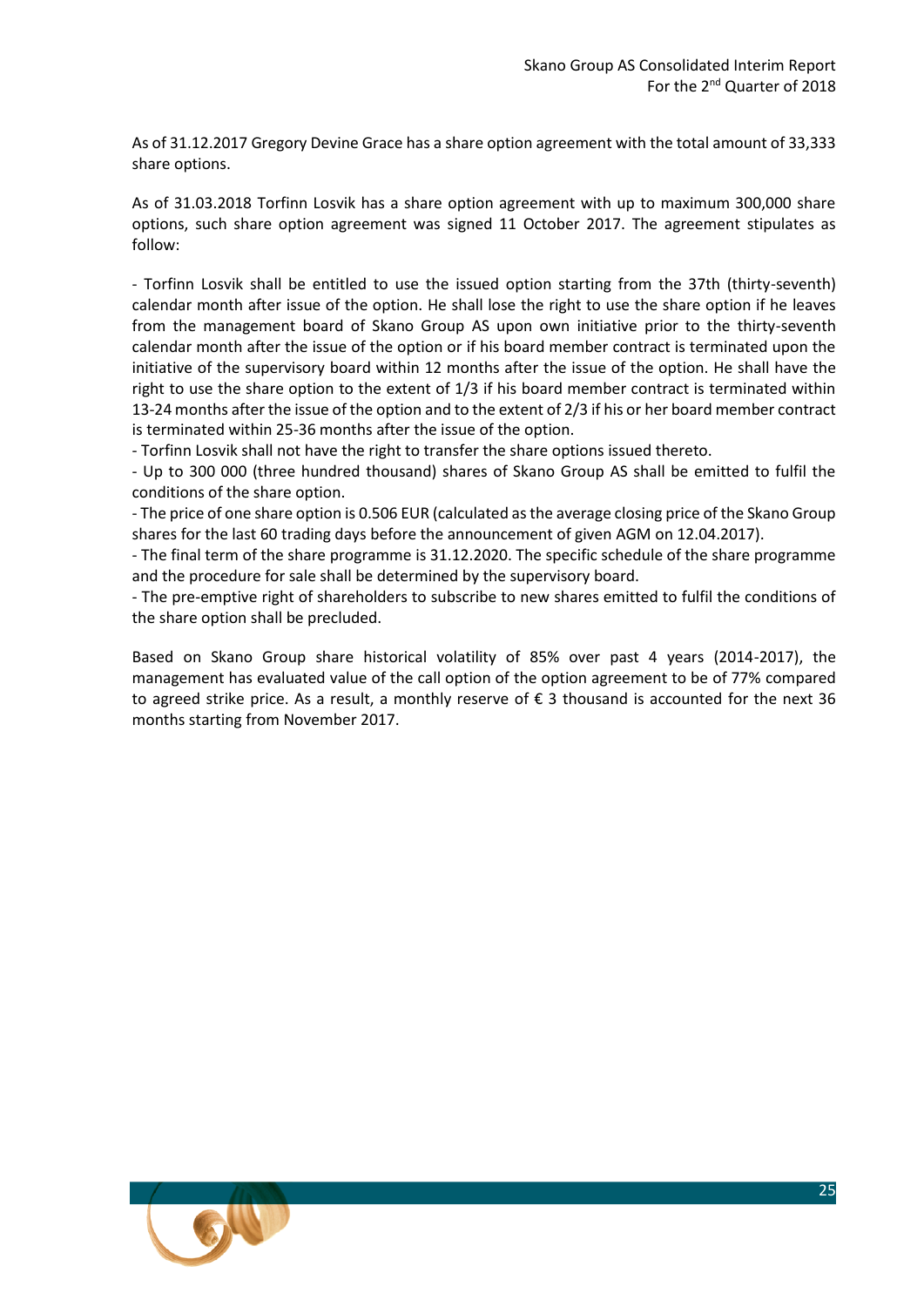|                                                                                                                  | 30.06.2018 | 31.12.2017 | 31.12.2016 |
|------------------------------------------------------------------------------------------------------------------|------------|------------|------------|
| Net profit (-loss) (in thousands of euros)                                                                       | (297)      | (127)      | (1,045)    |
| Weighted average number of shares (units)                                                                        | 4,499      | 4,499      | 4,499      |
| Basic earnings per share                                                                                         | (0.07)     | (0.03)     | (0.23)     |
| Weighted average number of shares used for calculating the                                                       | 4,630      | 4,521      | 4,499      |
| diluted earnings per shares (units)                                                                              |            |            |            |
| Diluted earnings per share                                                                                       | (0.06)     | (0.03)     | (0.23)     |
| Book value of share                                                                                              | 0.77       | 0.83       | 0.87       |
| Price/earnings ratio (P/E)                                                                                       | (7.41)     | (21.74)    | (1.96)     |
| Last price of the share of Skano Group AS on Tallinn                                                             | 0.49       | 0.62       | 0.46       |
| Stock Exchange at 30.06.2018, 31.12.2017, 31.12.2016*                                                            |            |            |            |
|                                                                                                                  |            |            |            |
| Weighted average number of shares used as the<br>denominator (units)                                             |            |            |            |
| Weighted average number of ordinary shares used<br>as the denominator in calculating basic earnings per<br>share | 4,499      | 4,499      | 4,499      |
| Adjustments for calculation of diluted earnings per share:                                                       |            |            |            |
| Share options (2017 program)                                                                                     | 131        | 22         | 0          |
| Weighted average number of ordinary shares and                                                                   | 4,630      | 4,521      | 4,499      |
| potential ordinary shares used as the denominator                                                                |            |            |            |
| in calculating diluted earnings per share                                                                        |            |            |            |

## <span id="page-25-0"></span>NOTE 13 EARNINGS PER SHARE

Diluted earnings (loss) per share is calculated based on the net profit (loss). and the number of shares plus contingent shares corresponding with the Group`s option program started from 2015. Skano Group's share price on average has been lower than the exercise price of options granted to Gregory Devine Grace.

The share of Skano Group AS has been listed on Tallinn Stock Exchange starting from 25.09.2007.

## <span id="page-25-1"></span>NOTE 14 SEGMENTS

Operating segments have been determined based on the reports reviewed by the Management Board that are used to make strategic decision. The Management Board considers the business based on the types of products and services as follows:

- Fibreboard manufacturing and sale (Skano Fibreboard OÜ and Suomen Tuulileijona Oy) manufacture general construction boards based on soft wood fibre boards and interior finishing boards in Pärnu and Püssi factories and wholesale of those boards.
- Furniture manufacturing and sale (Skano Furniture Factory OÜ) the production and wholesale of household furniture in the factory located in Pärnu.
- Furniture retail sale (Skano Furniture OÜ, SIA Skano, UAB Skano LT and TOV Skano Ukraine) retail sales of furniture in Estonia, Latvia, Lithuania and until March 2017 Ukraine (Ukraine retail chain was sold on March 2017).

The Management Board assesses the performance of operating segments based on operating profit and EBITDA as a primary measure. As a secondary measure, the Management Board also reviews net revenue.

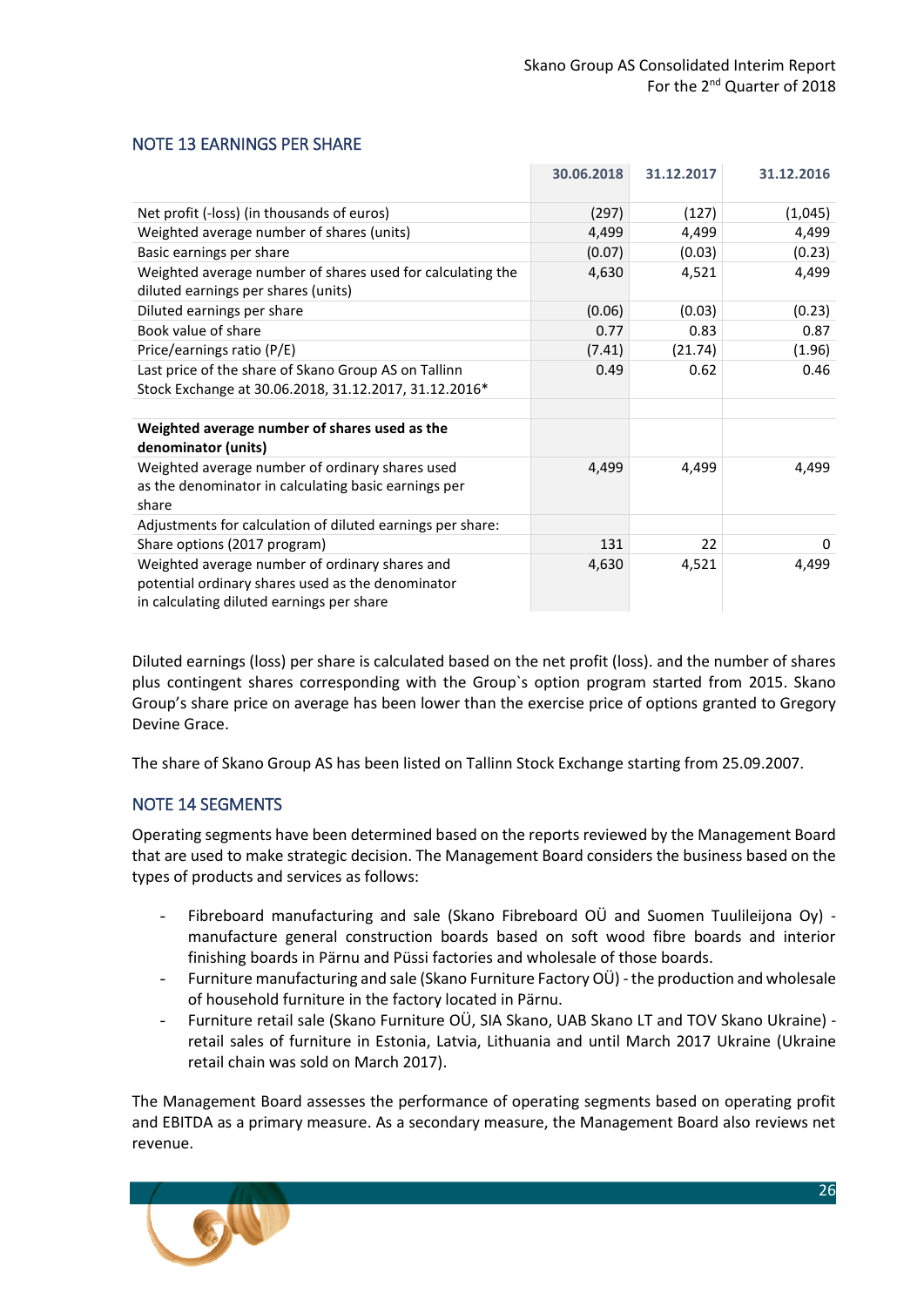All amounts provided to the Management Board are measured in a manner consistent with that of the financial statements. Inter-segment sales are carried out at arm's length.

| DONIJENJ NEMIRIETJIJ.                                   |                                                |                                   |                                 |                                                 |                                 |
|---------------------------------------------------------|------------------------------------------------|-----------------------------------|---------------------------------|-------------------------------------------------|---------------------------------|
| <b>6 months 2018</b><br>thousand $\epsilon$             | <b>Fibreboard</b><br>manufacturing<br>and sale | <b>Furniture</b><br>manufacturing | <b>Furniture</b><br>retail sale | Group's general<br>expenses and<br>eliminations | <b>SEGMENTS</b><br><b>TOTAL</b> |
| Revenue from external<br>customers                      | 5,676                                          | 1,223                             | 760                             | $\Omega$                                        | 7,660                           |
| Inter-segment revenue                                   | 3                                              | 355                               | $\mathbf{1}$                    | (360)                                           | 0                               |
| Operating profit/-loss                                  | (76)                                           | (44)                              | (31)                            | (8)                                             | (159)                           |
| Amortisation/<br>depreciation* (Notes 6;<br>7)          | 284                                            | 89                                | 1                               | $\Omega$                                        | 373                             |
| Segment assets                                          | 8,994                                          | 2,542                             | 450                             | (654)                                           | 11,331                          |
| Non-current assets of<br>the segment* (Note<br>5;6;7;8) | 6,099                                          | 1,077                             | 5                               | (234)                                           | 6,946                           |
| Segment liabilities                                     | 6,809                                          | 1,002                             | 646                             | (601)                                           | 7,856                           |
| Additions to non-<br>current assets* (Note<br>6;7)      | 14                                             | 1                                 | 3                               | 0                                               | 18                              |
| Interest expenses (Note<br>20)                          | 104                                            | 19                                | $\mathbf 0$                     | 3                                               | 126                             |

#### BUSINESS SEGMENTS:

| <b>6 months 2017</b><br>thousand $\epsilon$                         | <b>Fibreboard</b><br>manufacturing<br>and sale | <b>Furniture</b><br>manufacturing | <b>Furniture</b><br>retail sale | Group's general<br>expenses and<br>eliminations | <b>SEGMENTS</b><br><b>TOTAL</b> |
|---------------------------------------------------------------------|------------------------------------------------|-----------------------------------|---------------------------------|-------------------------------------------------|---------------------------------|
| Revenue from external<br>customers                                  | 6,053                                          | 1,365                             | 1,068                           | 0                                               | 8,487                           |
| Inter-segment revenue                                               | 59                                             | 511                               | 2                               | (573)                                           | $\mathbf 0$                     |
| Operating profit/-loss                                              | 185                                            | (29)                              | 100                             | (12)                                            | 244                             |
| Amortisation/<br>depreciation* (Notes 6;<br>7)                      | 315                                            | 99                                | 3                               | O                                               | 417                             |
| Segment assets                                                      | 9,570                                          | 4,279                             | 495                             | (2, 140)                                        | 12,205                          |
| Non-current assets of<br>the segment <sup>*</sup> (Note<br>5;6;7;8) | 6,644                                          | 1,251                             | 3                               | (234)                                           | 7,663                           |
| Segment liabilities                                                 | 7,212                                          | 2,433                             | 729                             | (2, 133)                                        | 8,241                           |
| Additions to non-<br>current assets* (Note<br>6;7)                  | 22                                             | 7                                 | 0                               | 0                                               | 29                              |
| Interest expenses (Note<br>20)                                      | 81                                             | 40                                | 0                               | 16                                              | 137                             |

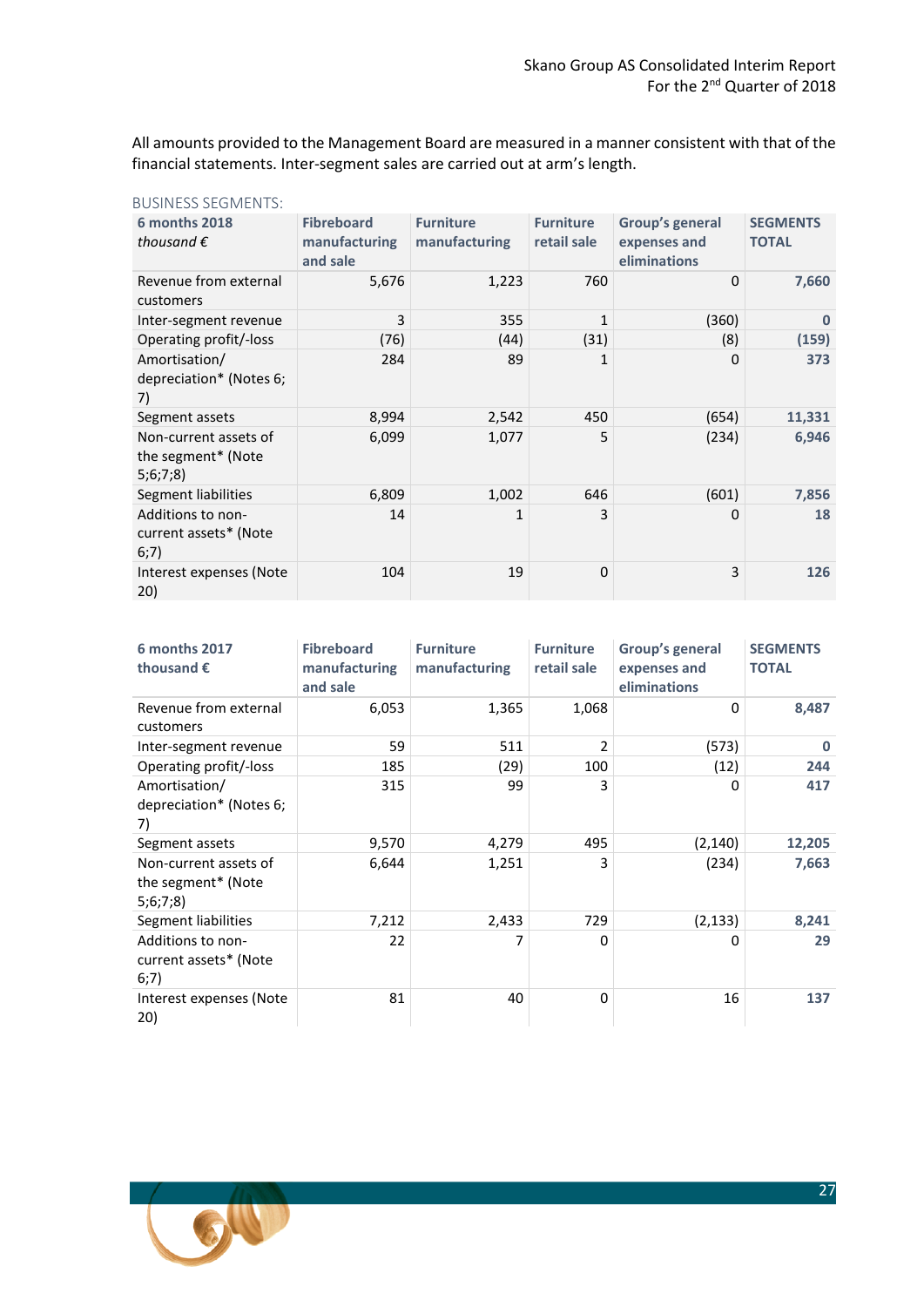| thousand $\epsilon$ | 6M 2018           |                                    |          |              | 6M 2017           |                             |        |              |
|---------------------|-------------------|------------------------------------|----------|--------------|-------------------|-----------------------------|--------|--------------|
|                     | <b>Fibreboard</b> | <b>Furniture</b><br><b>Factory</b> |          | Retail TOTAL | <b>Fibreboard</b> | Furniture<br><b>Factory</b> | Retail | <b>TOTAL</b> |
| Finland             | 2,054             | 448                                | 0        | 2,502        | 2,292             | 582                         | 0      | 2,874        |
| Estonia             | 704               | 10                                 | 466      | 1,180        | 890               | 25                          | 687    | 1,602        |
| Other EU            | 861               | 35                                 | 155      | 1,051        | 1,008             | 58                          | 119    | 1,184        |
| Russia              | 721               | 638                                | 0        | 1,359        | 619               | 635                         | 0      | 1,254        |
| Portugal            | 495               | 0                                  | $\Omega$ | 495          | 265               | 0                           | 0      | 265          |
| Latvia              | 244               | 0                                  | 139      | 383          | 195               | 0                           | 198    | 393          |
| Asia                | 190               | 0                                  | $\Omega$ | 190          | 173               | 0                           | 0      | 173          |
| Middle East         | 173               | 0                                  | 0        | 173          | 110               | 0                           | 0      | 110          |
| Africa              | 75                | $\Omega$                           | $\Omega$ | 75           | 363               | 0                           | 0      | 363          |
| Other               | 158               | 92                                 | 0        | 250          | 139               | 64                          | 64     | 268          |
| <b>TOTAL</b>        | 5,676             | 1,223                              | 760      | 7,660        | 6,053             | 1,365                       | 1,068  | 8,487        |

## <span id="page-27-0"></span>BUSINESS SEGMENT BY THE GEOGRAPHICAL LOCATION OF CUSTOMERS:

## <span id="page-27-1"></span>NOTE 15 COST OF GOODS SOLD

| thousand $\epsilon$                                       | Q2 2018 | Q2 2017 | 6M 2018 | 6M 2017 |
|-----------------------------------------------------------|---------|---------|---------|---------|
| Raw materials and main materials                          | 1,381   | 1,276   | 2,737   | 2,548   |
| Electricity and heat                                      | 783     | 730     | 1,637   | 1,615   |
| Labour expenses (Note 18)                                 | 726     | 760     | 1,436   | 1,518   |
| Depreciation (Note 6;7)                                   | 181     | 204     | 370     | 409     |
| Purchased goods                                           | 137     | 225     | 295     | 396     |
| Change in balances of finished goods and work in progress | (153)   | (170)   | (282)   | (225)   |
| Other expenses                                            | 127     | 193     | 284     | 383     |
| <b>TOTAL</b>                                              | 3,183   | 3,218   | 6,477   | 6,643   |

## <span id="page-27-2"></span>NOTE 16 DISTRIBUTION COSTS

| thousand $\epsilon$       | Q2 2018 | Q2 2017 | 6M 2018 | 6M 2017 |
|---------------------------|---------|---------|---------|---------|
| Transportation expenses   | 280     | 216     | 518     | 526     |
| Labour expenses (Note 18) | 94      | 94      | 182     | 188     |
| <b>Operating Lease</b>    | 64      | 99      | 130     | 214     |
| <b>Commission fees</b>    | 11      | 26      | 24      | 59      |
| Marketing expense         | 33      | 25      | 60      | 46      |
| Depreciation (Note 6;7)   | 0       |         | 0       |         |
| Other expenses            | 44      | 11      | 68      | 38      |
| <b>TOTAL</b>              | 527     | 471     | 981     | 1.073   |

## <span id="page-27-3"></span>NOTE 17 ADMINISTRATIVE AND GENERAL EXPENSES

| thousand $\epsilon$       | Q2 2018        | Q <sub>2</sub> 2017 | 6M 2018 | 6M 2017 |
|---------------------------|----------------|---------------------|---------|---------|
| Labour expenses (Note 18) | 106            | 114                 | 207     | 292     |
| <b>Purchased services</b> | 22             | 57                  | 56      | 86      |
| Office supplies           | 2              |                     | 6       |         |
| Depreciation (Note 6;7)   | $\overline{2}$ | $\mathbf{r}$        | 3       |         |
| Other expenses            | 13             | 10                  | 22      | 30      |
| <b>TOTAL</b>              | 144            | 186                 | 294     | 421     |

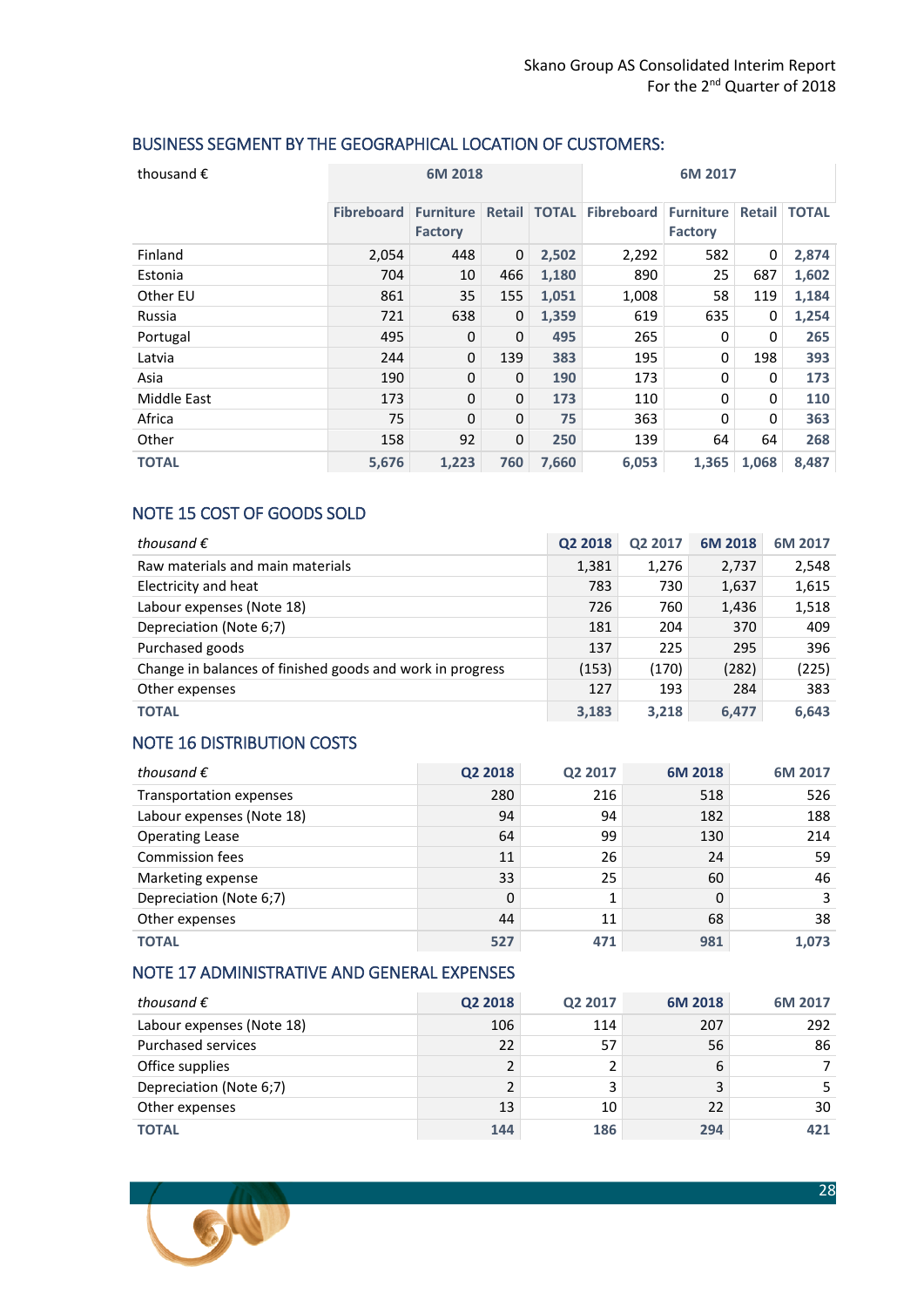## <span id="page-28-0"></span>NOTE 18 LABOUR EXPENSES

| thousand $\epsilon$                        | Q2 2018 | Q2 2017 | 6M 2018 | 6M 2017  |
|--------------------------------------------|---------|---------|---------|----------|
| Wages and salaries                         | 702     | 729     | 1,382   | 1,507    |
| Social security and unemployment insurance | 225     | 239     | 443     | 491      |
| Accrued holiday pay provision              | 0       |         |         | $\Omega$ |
| Fringe benefits paid to employees          | 8       | 6       | 17      | 15       |
| <b>TOTAL</b>                               | 935     | 974     | 1.842   | 2.013    |

## <span id="page-28-1"></span>NOTE 19 OTHER OPERATING INCOME AND EXPENSES

#### OTHER OPERTAING INCOME

| thousand $\epsilon$          | Q <sub>2</sub> 2018 | Q2 2017 | 6M 2018 | 6M 2017 |
|------------------------------|---------------------|---------|---------|---------|
| Profit from currency exhange |                     |         |         |         |
| Other operating income       | q                   |         | 10      |         |
| <b>TOTAL</b>                 |                     |         |         |         |

\* 2017 6M includes other operating income from disposal of subsidiary (Ukraine retail chain in march 2017)

and the company

#### OTHER OPERATING EXPENSES

| thousand $\epsilon$        | Q2 2018 | Q2 2017 | 6M 2018 | 6M 2017 |
|----------------------------|---------|---------|---------|---------|
| Contract fees              | 42      | 50      | 51      | 123     |
| Sales bonuses              | 5       | 5       | 11      | 9       |
| <b>Reclamations</b>        | 0       | 0       |         |         |
| Commission, factoring fees |         | 4       |         |         |
| Membership fees            |         | ำ       |         |         |
| Insurance                  | 0       | 2       |         |         |
| Doubtful receivables       | 0       | 0       |         |         |
| Loss from currency exhange | 0       | 0       |         |         |
| Other costs                | 0       | 1       | 8       |         |
| <b>TOTAL</b>               | 49      | 64      | 78      | 157     |

## <span id="page-28-2"></span>NOTE 20 FINANCIAL INCOME AND EXPENSES

| thousand $\epsilon$                                         | Q2 2018       | Q2 2017 | 6M 2018 | 6M 2017 |
|-------------------------------------------------------------|---------------|---------|---------|---------|
| Financial income:                                           |               |         |         |         |
| Other financial income                                      | 0             | 0       |         | 4       |
| <b>Total financial income</b>                               | 0             | 0       |         |         |
|                                                             |               |         |         |         |
| Financial cost                                              |               |         |         |         |
| Interest expenses                                           | 64            | 68      | 126     | 137     |
| including interest expenses related to provisions (Note 13) | $\mathcal{P}$ | 2       | 4       | 4       |
| Other finance cost                                          | 13            | 4       | 13      | 8       |
| <b>Total financial cost</b>                                 | 77            | 72      | 139     | 145     |